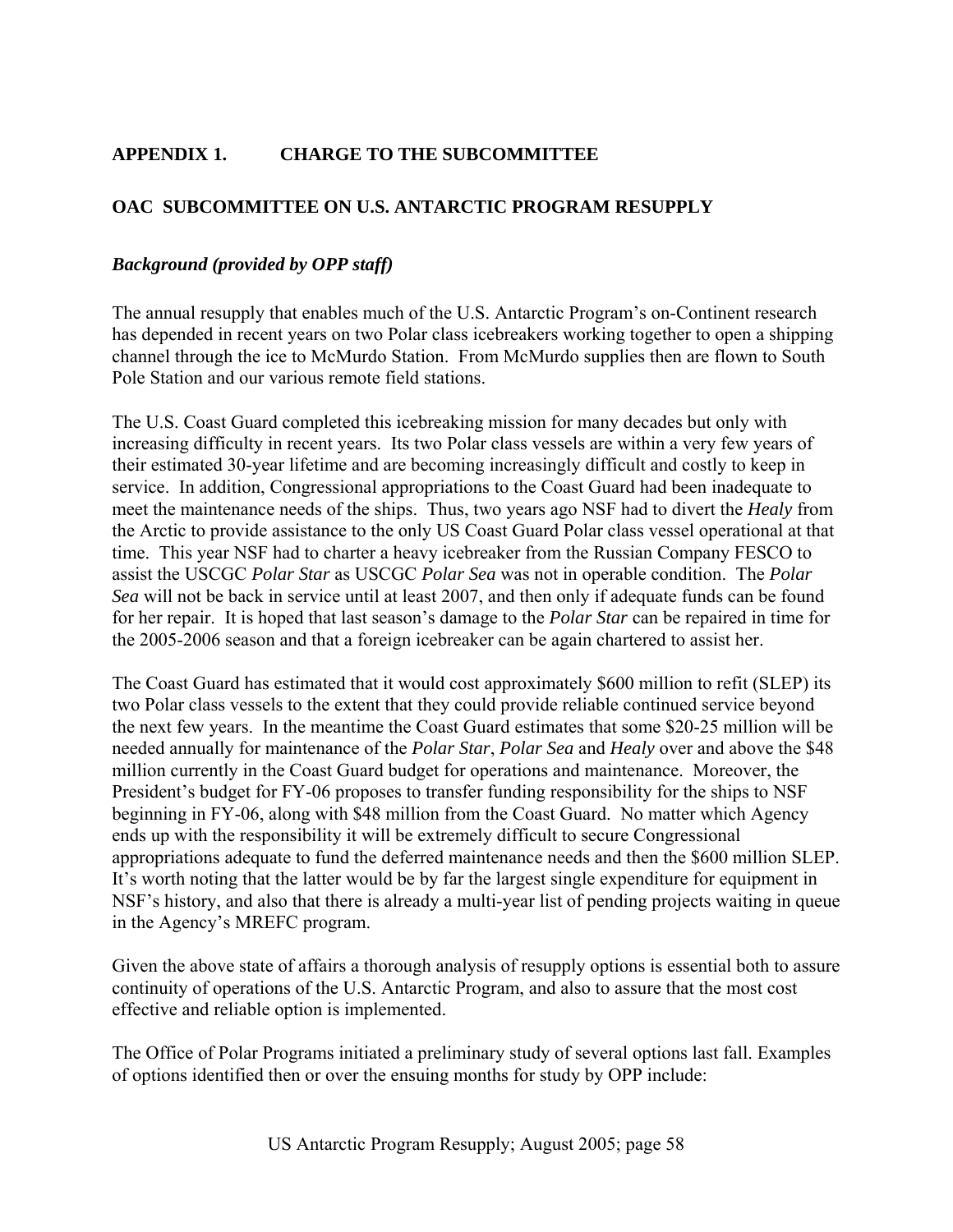- Unloading fuel and supplies on the ice shelf rather than at McMurdo Station and transporting them overland to the Station, in order to greatly reduce the icebreaking challenge;
- Continuously milling the channel through the austral winter months using relatively light and much less costly icebreakers;
- Moving the resupply base from McMurdo to a new Station;.
- Establishing one or more additional supply chains as a hedge against "bad-ice" years;
- Airlifting all supplies to McMurdo;
- Direct resupply of South Pole Station by air from New Zealand or elsewhere;
- Establishing a multi-year store of fuel and non-perishable supplies at McMurdo during years of light sea ice combined with some of the above;
- Either purchasing or contracting for a build-to-lease icebreaker tailored to the needs of the USAP;
- Partnering with another country, sharing access to USAP infrastructure in exchange for icebreaking support.

Several of these options have been analyzed in some detail by OPP staff; most have not, and there may well be additional promising options that should be considered.

# *Charge To The Subcommittee*

The Advisory Committee to the NSF Office of Polar Programs is responding to this situation by forming a subcommittee to oversee and guide the analysis of options for the resupply of McMurdo and South Pole Stations.

As a steering committee the Subcommittee is tasked to:

- identify the full initial universe of options worth considering;
- assist the working group in focusing on the most promising options in a timely fashion
- monitor progress of the OPP working group analyzing the options; and
- prepare a short summary of the pros and cons of any options the Subcommittee deems worthy of serious further consideration by NSF.

**In carrying out this work the Subcommittee should take into full consideration the potential impacts on the present and future scientific programs, both positive and negative, as well as the potential impacts on safety, environmental protection, reliability, cost, and timeliness**.

An OPP staff member selected by the OPP Director and the Subcommittee Chair will serve as the OPP Point of Contact for the Steering Committee and will have full authority to task OPP staff and contractors for the purposes of this study.

The Steering Committee is asked to provide its report to the OPP Advisory Committee by June 30, 2005, for discussion and adoption by the Advisory Committee in July.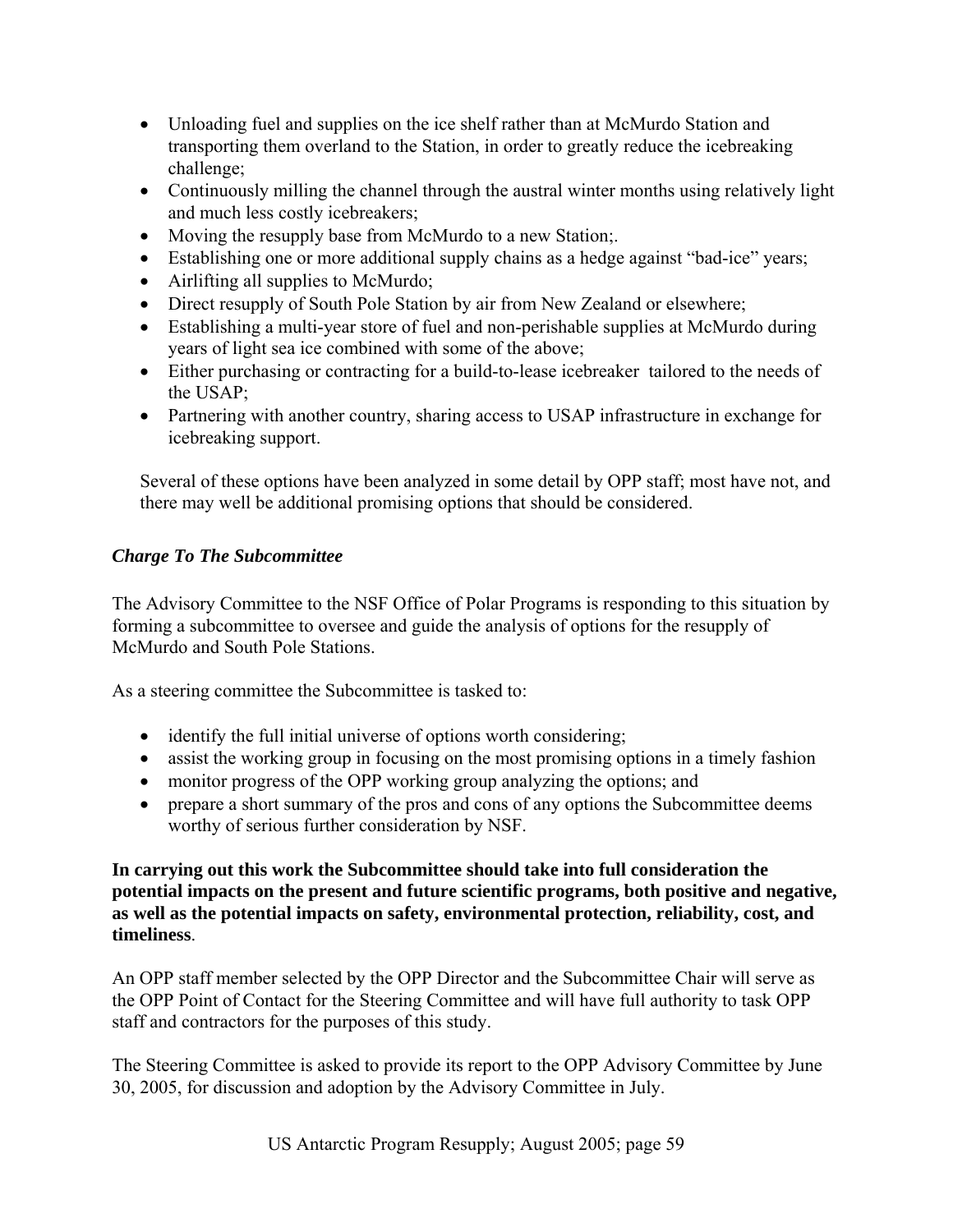The membership of the Subcommittee is:

Dr James Swift, Chair Dr. Ed Link, co-chair Dr. Sridhar Anandakrishnan Mr. Sam Feola Dr. Berry Lyons Dr. Olav Orheim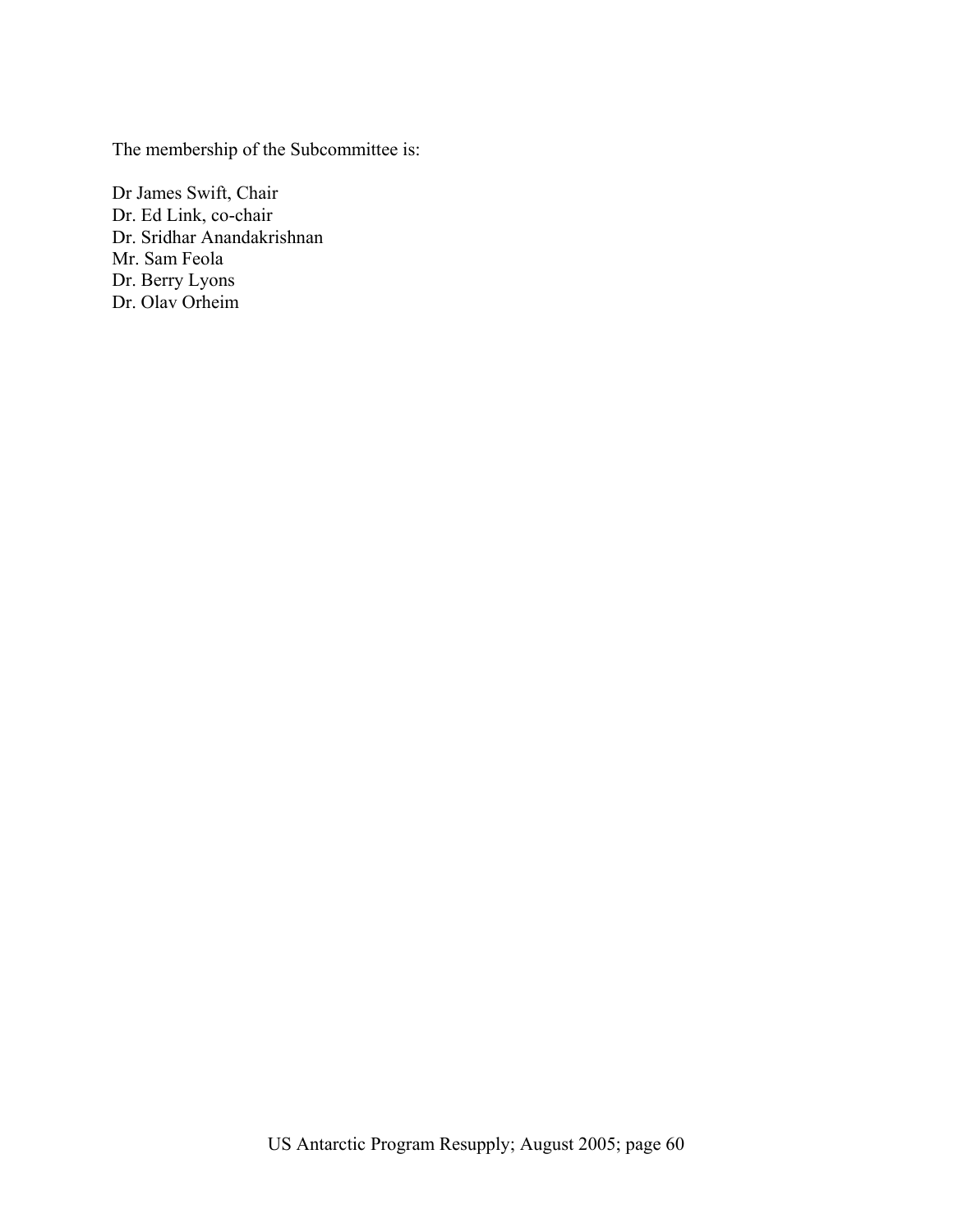# **APPENDIX 2. LIST OF DOCUMENTS AVAILABLE TO THE SUBCOMMITTEE**

Many documents were accessed by the Subcommittee in the course of this study. Most were unpublished notes and data reports. The following is a list of published materials used by the Subcommittee.

# **Aircraft and Runways**

"USN, DARPA See Blimps & HULAs Rising" 2005 *Defense Industry Daily*, 26 April.

"Application of Fuel Cell Technology at South Pole Station." 2000. Brier, F. and J. Rand. In *Proc. Workshop on Increasing LC-130 Availability in the USAP*, Washington, DC, 14-15 June.

"Consideration of Renewable Energy Sources for South Pole Station." 2000. Rand, J. In *Proc. Workshop on Increasing LC-130 Availability in the USAP*, Washington, DC, 14-15 June.

"Analysis of Commercial Contractor Operations and Maintenance of NSF-Owned LC-130 Aircraft." 2000. Scheuermann, M. and D. Fisher. In *Proc. Workshop on Increasing LC-130 Availability in the USAP*, Washington, DC, 14-15 June.

"Annex B to: Airfield Construction Feasibility Study, Marble Point, Antarctica." 1958. Construction Battalion Reconnaissance Unit, Metcalf and Eddy Engineers. 15 May.

"U.S. Antarctic Research Program: Scientific Support Study: Marble Point Station" C. Arnold. 1972. Bechtel Inc. March.

 "Long Range Development Plan, Volume III, Marble Point." 1979. Holmes & Narver, Inc. 25 April.

#### **Icebreaker Information**

"Adequacy of emergency capacity during winter." 2003. Ice Expert Working Group (Finnish contribution), Helinski Commission, Helinski, Finland, 16 June.

"Adequacy of emergency capacity during winter." 2003. Ice Expert Working Group (Swedish contribution), Helinski Commission, Helinski, Finland, 17 June.

# **Northern Sea Route**

"Arctic Marine Transport Workshop." 2004. Institute of the North, U.S. Arctic Research Commission, and International Arctic Science Committee, 28-30 Sept.

"The Northern Sea Route: Its Development and Evolving State of Operations in the 1990s." 1996. Mulherin, N. CRREL Report 96-3, April.

US Antarctic Program Resupply; August 2005; page 61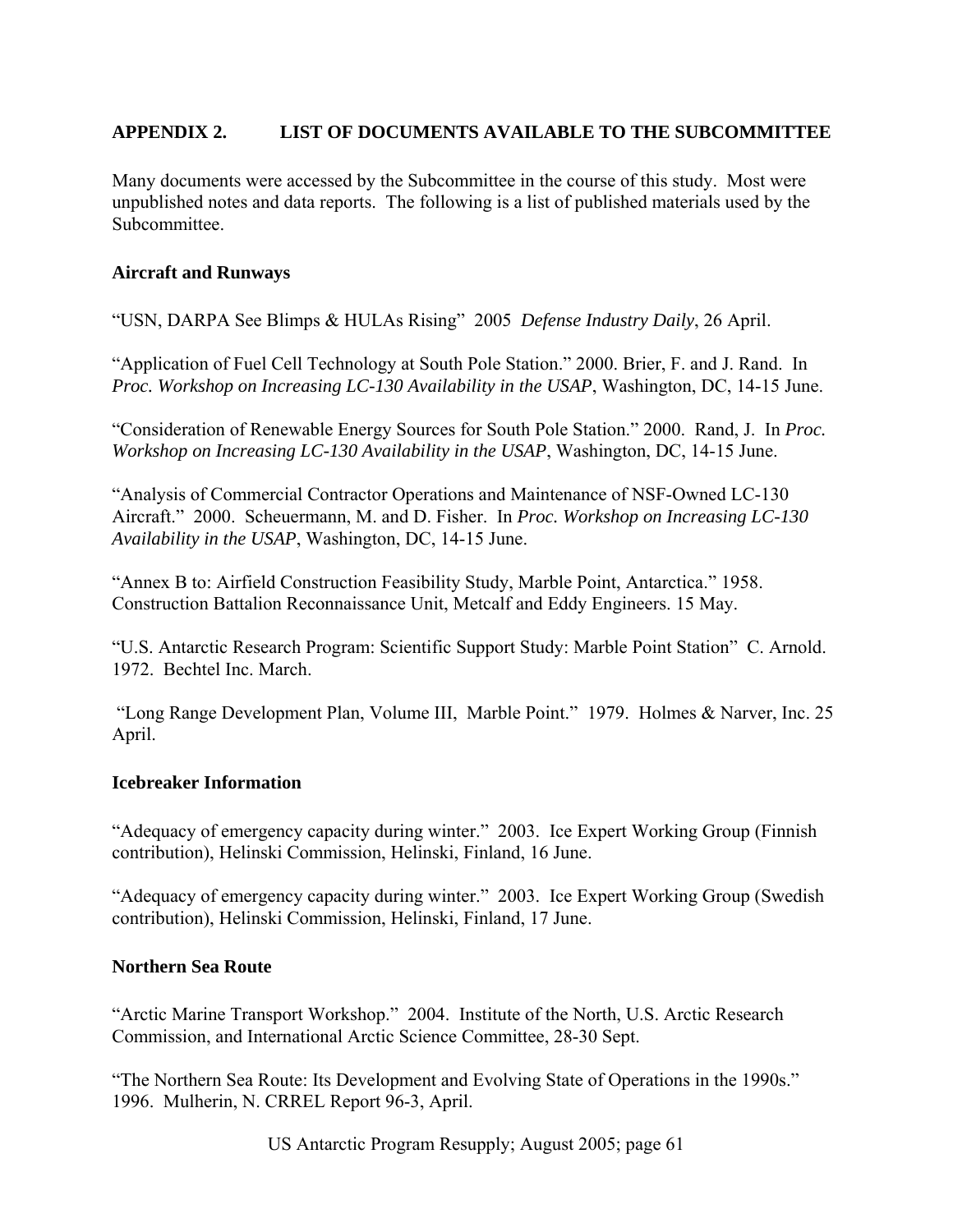"Development and Results of a Northern Sea Route Transit Model." 1996. Mulherin, N., D. Eppier, T. Proshutinsky, A. Proshutinsky, L. Farmer, and O. Smith.. CRREL Report 96-5, May.

# **Strategic Planning**

"Grim Forecast for a Fading Fleet." Malakoff, D. 2005. *Science* [\(www.sciencemag.org](http://www.sciencemag.org) ),Vol. 307, 21 Jan.

"Shift in Icebreaking Fleet Could Crunch NSF Budget." Mervis, J. 2005. *Science* ([www.sciencemag.org\)](http://www.sciencemag.org), Vol. 307, 4 March.

## **Traverse**

"Science advantages of an oversnow traverse to resupply S. Pole." 2001. Prepared by the McMurdo Area Users Committee, 1 July.

## **USCG-related Documents**

"USCGC *Polar Star* Deep Freeze 2002 Cruise Report." 2002. US Coast Guard, May.

"USCGC *Polar Sea* Cruise Report: Deep Freeze 2003." 2004. US Coast Guard, Jan.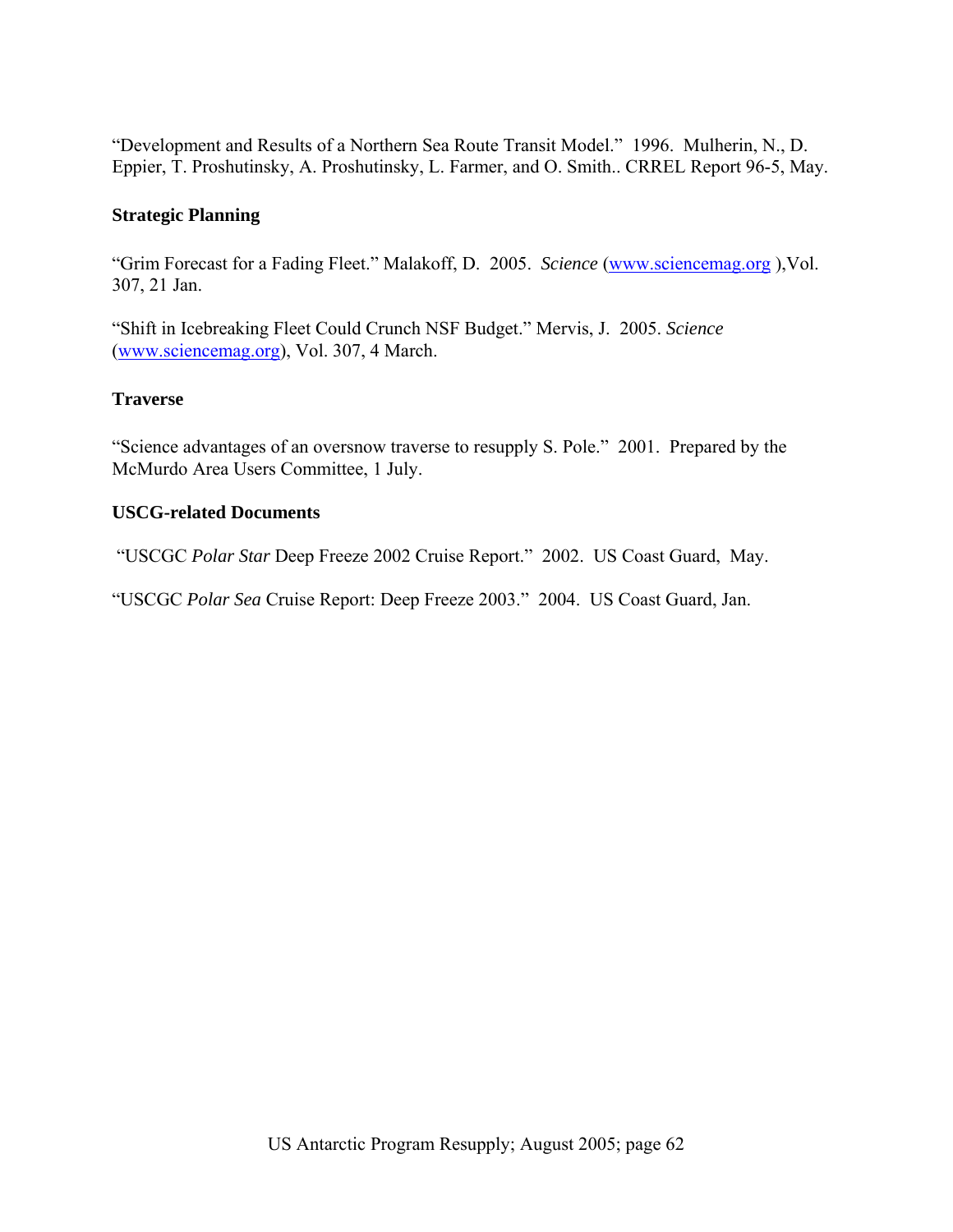# **APPENDIX 3. CURRICULUM VITAE FOR SUBCOMMITTEE MEMBERS**

**Dr. James Swift – Chairperson Ed Link - Co-Chairperson Dr. Sridhar Anandakrishnan Sam Feola Dr. W. Berry Lyons Dr. Olav Orheim**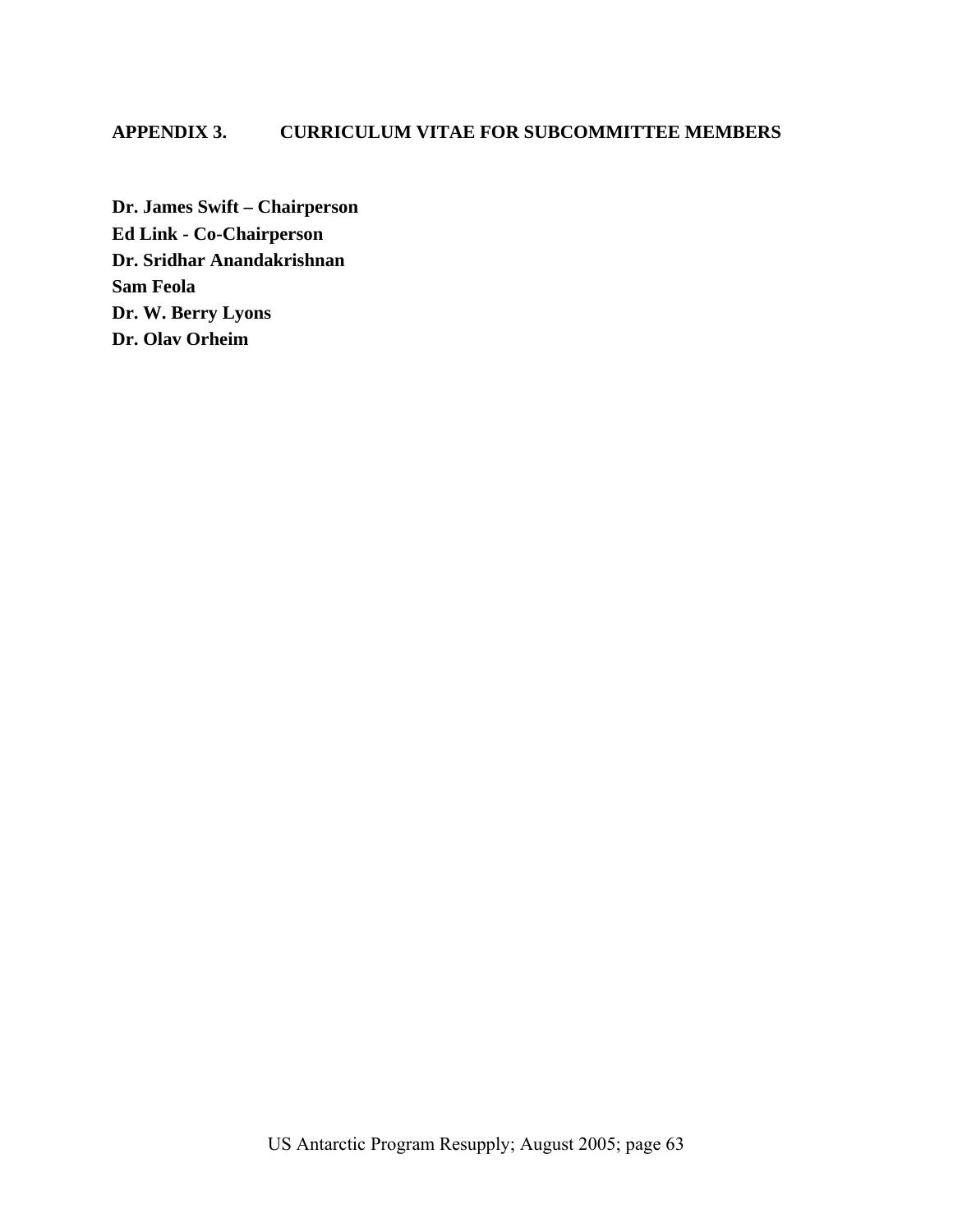# **JAMES H. SWIFT**

#### **a. Professional Preparation**

| Undergraduate<br>Institution:    | Case Western Reserve<br>University | <b>Physics</b>        | B.S   | 1970      |
|----------------------------------|------------------------------------|-----------------------|-------|-----------|
| <b>Graduate Institution:</b>     | University of Washington           | Physical Oceanography | M.S.  | 1975      |
|                                  | University of Washington           | Physical Oceanography | Ph.D. | 1980      |
| <b>Postdoctoral Institution:</b> | UCSD/SIO                           | Physical Oceanography |       | 1980-1981 |

#### **b. Appointments**

| 1998-present | Research Oceanographer              | <b>UCSD/Scripps Institution of Oceanography</b> |
|--------------|-------------------------------------|-------------------------------------------------|
| 1987-1998    | Associate Research Oceanographer    | <b>UCSD/Scripps Institution of Oceanography</b> |
| 1986-present | Academic Administrator (ODF)        | <b>UCSD/Scripps Institution of Oceanography</b> |
| 1988-1990    | Affiliate Associate Professor       | School of Oceanography, Univ. of<br>Washington  |
| 1985-1988    | Research Associate Professor        | School of Oceanography, Univ. of<br>Washington  |
| 1981-1985    | Assistant Research Oceanographer    | <b>UCSD/Scripps Institution of Oceanography</b> |
| 1980-1981    | Postdoctoral Research Oceanographer | <b>UCSD/Scripps Institution of Oceanography</b> |
| 1972-1979    | Research/Teaching Assistant         | School of Oceanography, Univ. of<br>Washington  |

#### **c. Publications**

#### *i. Five publications most closely related to the proposed project:*

- Swift, J.H., K. Aagaard, L. Timokhov and Ev.G. Nikiforov. "Long-Term Variability of Arctic Ocean Waters: Evidence From a Reanalysis of the EWG Data Set." *J. Geophys. Res.*, Submitted, 2004. [May be obtained from <ftp://odf.ucsd.edu/pub/jswift/2004JC002312.pdf>.]
- Carmack, E.C., K. Aagaard, J.H. Swift, R.W. Macdonald, F.A. McLaughlin, E.P. Jones, R.G. Perkin, J.N. Smith, K.M. Ellis and L.R. Kilius. "Changes in Temperature and Tracer Distributions Within the Arctic Ocean: Results from the 1994 Arctic Ocean Section." *Deep-Sea Res.*, 44(8), 1487-1502, 1997.
- Swift, J.H., E.P. Jones, K. Aagaard, E.C. Carmack, M. Hingston, R.W. Macdonald, F.A. McLaughlin, and R.G. Perkin. "Waters of the Makarov and Canada Basins." *Deep-Sea Res.*, 44(8), 1503-1529, 1997.
- Jones, E.P., L.G. Anderson, and J.H. Swift. "Distribution of Atlantic and Pacific waters in the upper Arctic Ocean: Implications for circulation." *Geophys. Res. Let.*, 25(6), 765-768, 1998.
- E.P. Jones, J.H. Swift, L.G. Anderson, G. Civitarese, K.K. Falkner, G. Kattner, M. Lipizer, F. McLaughlin, and J. Olafsson. "Tracing Pacific Water in the North Atlantic Ocean." *J. Geophys. Res.*, 108 (C4), 3116, 2003.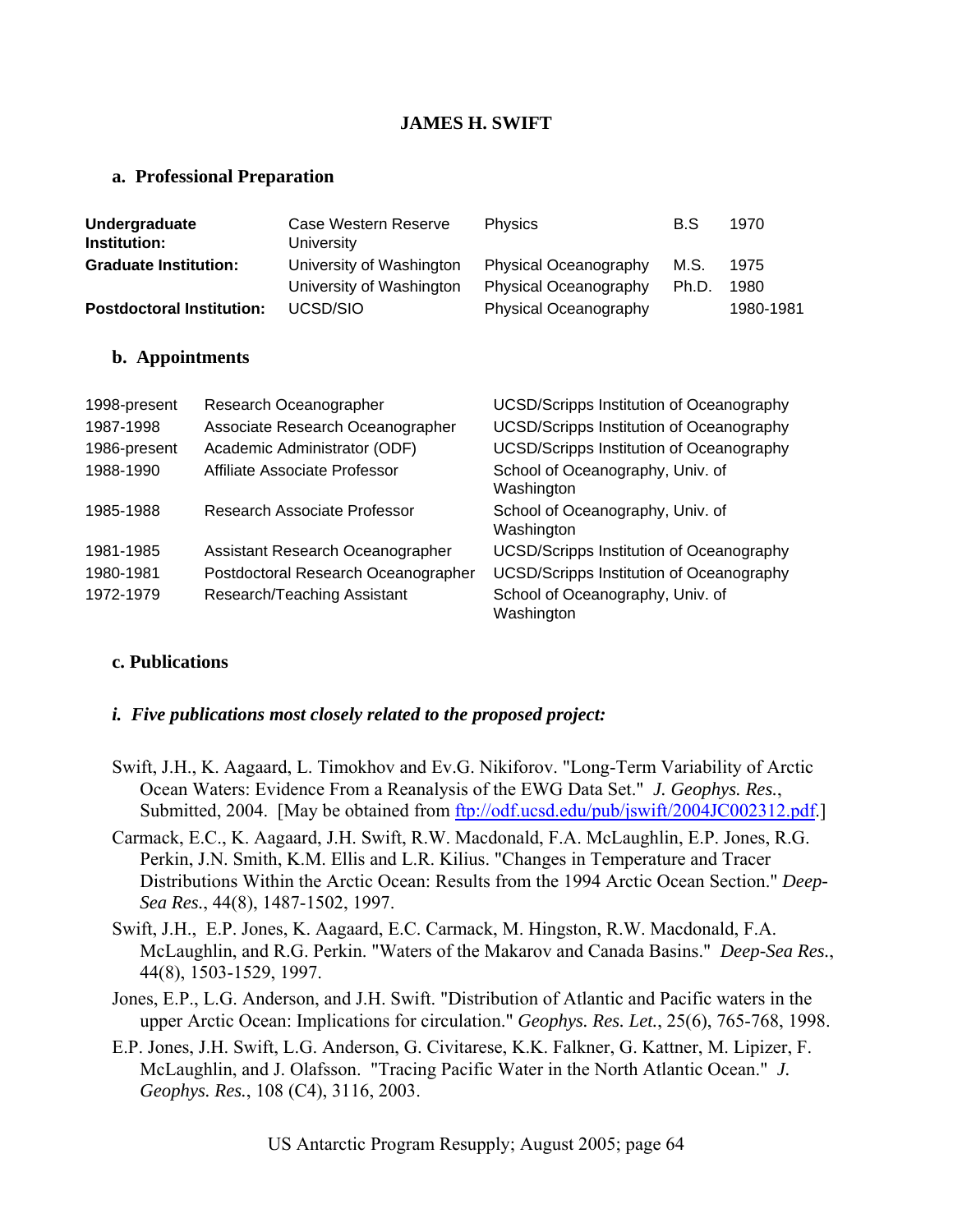# *ii. Five other significant publications:*

- R. Dickson, J. Lazier, J. Meincke, P. Rhines, and J. Swift. "Long-Term Coordinated Changes in the Convective Activity of the North Atlantic." *Prog. Oceanog.*, 38(3), 241-295, 1996.
- Aagaard, K., J.H. Swift and E.C. Carmack. "Thermohaline circulation in the Arctic Mediterranean Seas." *J. Geophys. Res.*, 90, 4833-4846, 1985.
- L.G. Anderson, L.G., G. Bjork, O. Holby, E.P. Jones, G. Kattner, K.P. Koltermann, B. Lijeblad, B. Rudels, and J.H. Swift. "Water Masses and Circulation in the Eurasian Basin: Results from the Oden 91 North Pole Expedition." *J. Geophys. Res.*, 99, 3273-3283, 1994.
- U. Schauer, B. Rudels, E. P. Jones, L. G. Anderson, R. D. Muench, G. Björk, J. H. Swift, V. Ivanov, A.-M. Larsson. 2002, "Confluence and redistribution of Atlantic water in the Nansen, Amundsen and Makarov basins." *Annales Geophysicae*, 20(2), 257-273, 2002.
- L.G. Anderson, E. P. Jones, and J. H. Swift. "Export production in the Arctic Ocean evaluated from phosphate deficits." *J. Geophys. Res.*, 108(C6), 3199, 2003.

# **d. Synergistic Activities**

i. With John Osborne developed Java OceanAtlas (JOA), an oceanographic section/profile data exploration application for Windows (9X/NT), MacOS (9 and X), and Unix/Linux. JOA imports common data types such as spreadsheets, WOCE, NODC SD2, and netCDF and provides common oceanographic plots, all linked, plus powerful data browsing, coloring, and filtering options. Tutorials and a User Guide are available. This free application is widely used in education and research.

ii. Developed the Atlas of Ocean Sections V.2, a free CD-ROM containing more than 2000 oceanographic sections assembled from Joe Reid's collection of high quality oceanographic data, assembled WOCE One-Time Survey sections, subsets and sections extracted from the Levitus WOA98, a collection of Arctic and Nordic Seas data, and the complete Java OceanAtlas application and documentation suite. See

[http://podaac.jpl.nasa.gov/order/order\\_displaytools.html](http://podaac.jpl.nasa.gov/order/order_displaytools.html).

iii. As Scientific Advisor to the UCSD/SIO Oceanographic Data Facility (ODF) have worked to bring about improvements in data reliability and quality control, improvements in rosette bottles, testing of improved CTD profiling methodologies, development and institution of improved equipment and methods for salinity, oxygen, and nutrient measurements and CTD pressure and temperature calibration, and improved efficiency and lowered costs for production and documentation of reference-quality measurements in seawater. All innovations have been made available to the community.

iv. As Director of the WOCE Hydrographic Program Office have led the effort to gather and assemble the WHP data (≈500 cruises) and documentation, repair the data files for deficiencies, improve adherence to standard format specifications (including creating two new file formats,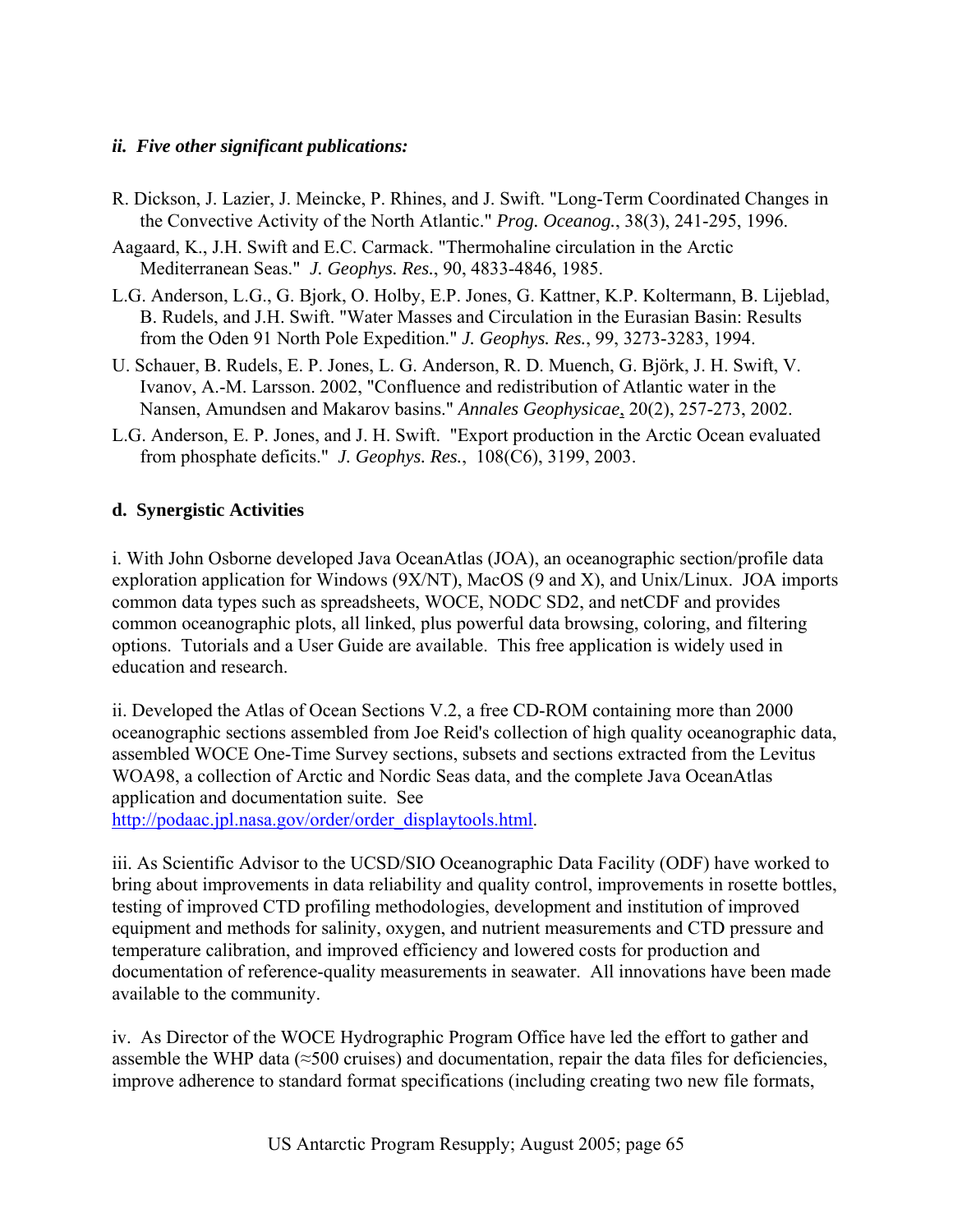WHP-Exchange and WOCE netCDF, which greatly simplify user import of WHP data, make the data widely and freely available, and provide all data and documentation to the WOCE Archive.

v. As Chair of the UNOLS Arctic Icebreaker Coordinating Committee, 1996-2000, provided scientific oversight of Arctic marine science support on US vessels, with primary focus on USCGC Polar Star, USCGC Polar Sea, and the new USCGC Healy. The AICC provides Arctic marine science projects with planning and scheduling assistance, facilitates communications between scientists, science funders and facility providers, and provides oversight and advice to the Coast Guard for the purpose of enhancing facilities and science aboard their icebreaker fleet. Also served *ex officio* on the UNOLS Council.

# **e. Collaborators & Other Affiliations**

# *i. Collaborators on projects, books, articles, reports, abstracts or papers within last 48 months*

Knut Aagaard, Leif Anderson, John Bullister, Lou Codispoti, Scott Doney, Bill Emery, Kelly Falkner, Dick Feely, Rana Fine, Eric Firing, Chas Flagg, Niki Gruber, John Gunn, Greg Johnson, Peter Jones, Terry Joyce, Bob Key, Bob Knox, Rob Macdonald, Fiona McLaughlin, Robin Muench, Andreas Muenchow, Jon Olafsson, Alex Orsi, Laurie Padman, Bob Pickart, Paul Robbins, Ursula Schauer, Peter Schlosser, Bill Smethie, Dean Stockwell, Lynne Talley, Leonid Timokhov, Martin Visbeck, Rik Wanninkhof, Terry Whitledge, and Rebecca Woodgate.

# *ii. Graduate and Post Doctoral Advisors*

| <b>Graduate Advisor:</b>     | Knut Aagaard   |
|------------------------------|----------------|
| <b>Postdoctoral Advisor:</b> | Joseph L. Reid |

# *iii. Thesis Advisor and Postgraduate-Scholar Sponsor*

| Ilse M. Hamann   | (Ph.D., 1990; University of Washington)                |
|------------------|--------------------------------------------------------|
| Michael Alfultis | (M.S., 1987; University of Washington)                 |
| Diana Lewis      | (M.S., 1996; UCSD Scripps Institution of Oceanography) |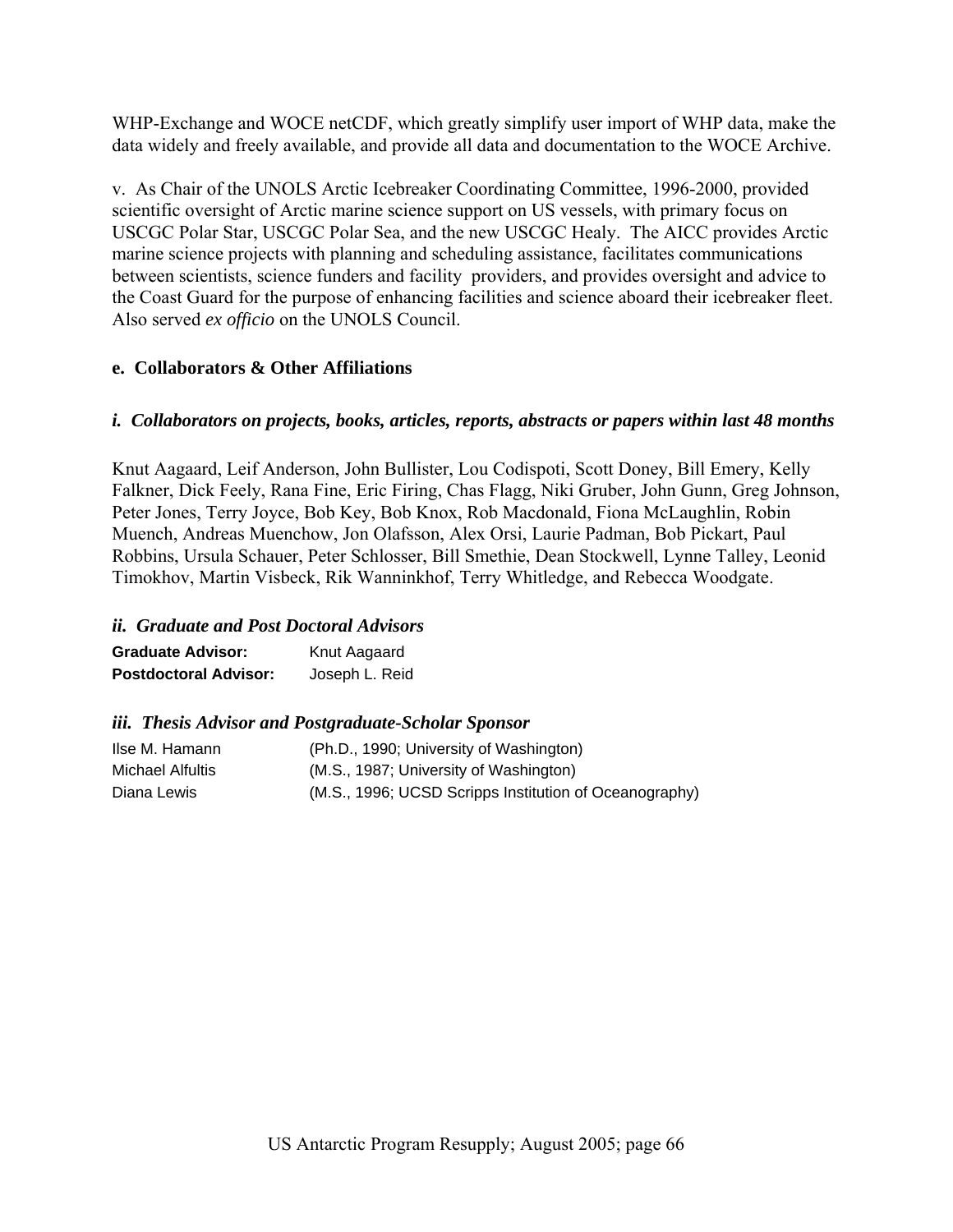# **LEWIS E. LINK, PH.D.**

Dr. Lewis E. (Ed) Link is a Senior Fellow on the faculty of the R. H. Smith School of Business and the Burns Academy of Leadership, School of Public Policy, University of Maryland. He is also a Senior Consultant to Toffler Associates where he has been engaged in futures studies involving technology, infrastructure and innovation in government and industry. As a senior executive, he served as the Director of Research and Development and Principal Scientific Advisor to the Chief of Engineers, and Commander, U.S. Army Corps of Engineers, from 1996 to 2002. During this period he led a diverse R&D program exceeding \$550M annually, and created and served as the Acting Director of the U.S. Army Engineer R&D Center. He previously served as the Technical Director and Director, U. S. Army Cold Regions Research and Engineering Laboratory, Hanover, NH, from 1986 to 1996. Dr. Link has a broad knowledge of environmental and infrastructure technologies and has pioneered innovative approaches to Army sustainment and logistics, exploitation of environmental dynamics and transformation of military practices to meet constantly changing future needs.

After receiving a BS degree with High Honors in Geological Engineering from North Carolina State University in 1968, Dr. Link earned an MS Degree in Civil Engineering from Mississippi State University in 1973 and a Ph.D. in Civil Engineering from Pennsylvania State University in 1976. He served as an Adjunct Professor of the Graduate School, Mississippi State University and graduated from the Federal Executive Institute in 1985. While at N.C. State he was selected to the National Collegiate All-American Soccer Team, the Tau Beta Pi National Engineering Honor Association and the Phi Kappa Phi National Honor Society.

Dr. Link has served as the chair or member of technical and advisory committees for the American Society of Photogrammetry and Remote Sensing, the American Institute of Hydrology, the American Society of Civil Engineers, the Transportation Research Board, the American Society of Mechanical Engineers, the Society of American Military Engineers, the U. S. Navy, the National Aeronautics and Space Administration, the International Permafrost Association, and the NATO Special Group of Experts on Camouflage, Concealment and Deception. He was a member of the U. S. Antarctic Program External Panel for the National Science Foundation. Dr. Link chaired the Department of Defense Joint Engineers Management Panel and led a number of major studies to create more effective collaboration in engineering and environmental R&D among the military services and across government and industry. He was a member of the senior executive panels overseeing all Army research and development and modeling and simulation activities. He has published more than 80 technical papers and reports.

During his tenure with the Corps of Engineers, Dr. Link received the Department of Army's highest award for research and development achievement in 1982 and 1985. He received the Department of Army Meritorious Civilian Service Award in 1981, 1990 and 1996 and its highest award, the Exceptional Civilian Service Award in 2002. He was honored by the President of the United States as a Meritorious Executive in the Senior Executive Service in 1990 and 1995 and a Distinguished Executive in 1992 and 1999. The Society of American Military Engineers awarded him the Wheeler Medal in 2001. The Army Engineer Association awarded him the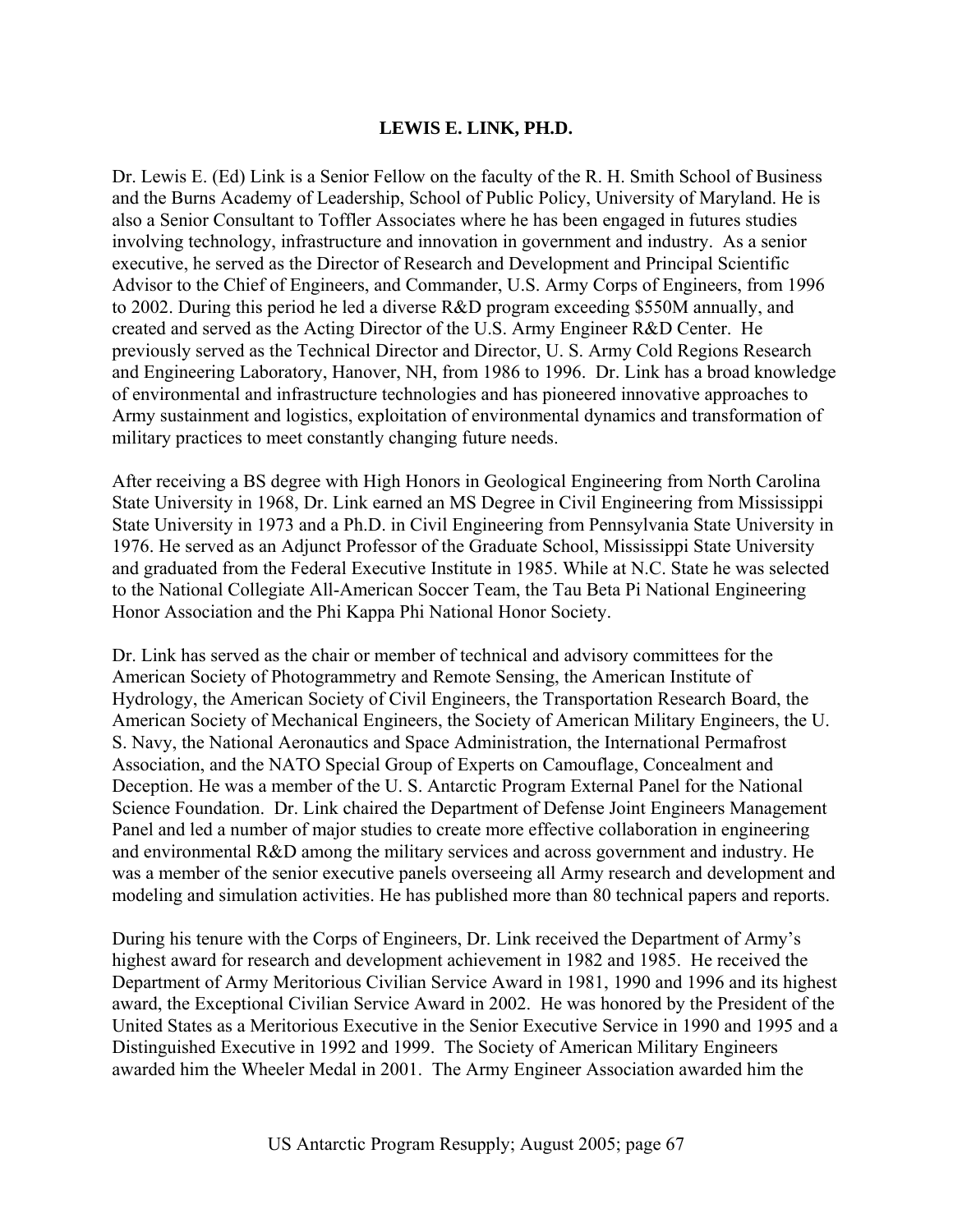DeFleury Medal, Silver Order, in May 2002, for exceptional contributions to the Army Engineer Regiment.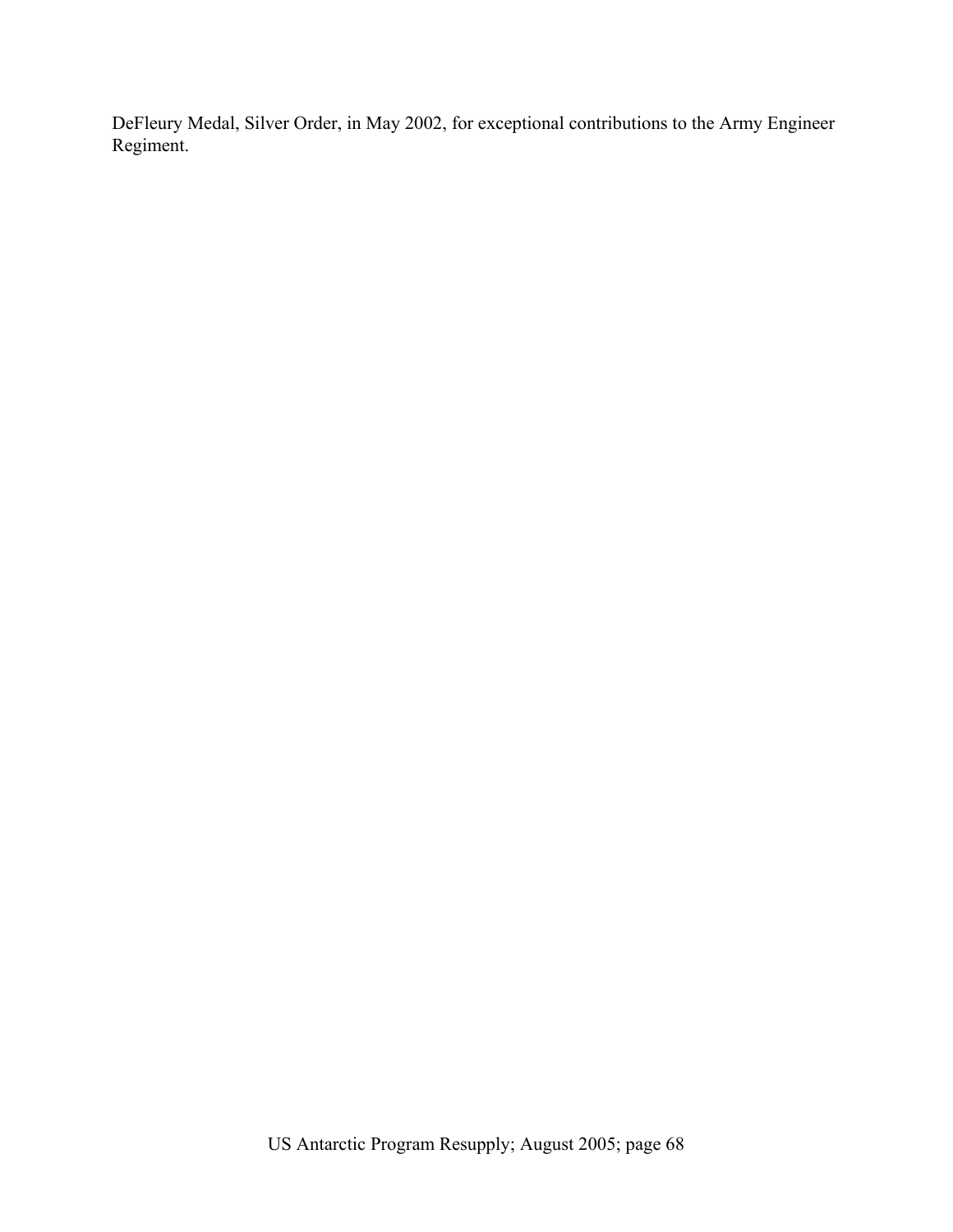## **SRIDHAR ANANDAKRISHNAN**

Dept. of Geosciences and Earth & Environmental Systems Institute 442 Deike Bldg University Park, PA 16802. Phone: (814) 863-6742, Fax: (814) 863-8724, email: sak@essc.psu.edu

#### **Professional Preparation:**

Electrical Engineering. Columbia University. Graduated Tau Beta Pi (Engg. Honor Soc.) and Eta Kappa Nu (EE Honor Soc.) 1982 B. S.

Electrical Engineering. Columbia University, 1983 M. S. Geophysics. University of Wisconsin—Madison (1990). Thesis title: *Microearthquakes as indicators of ice stream basal conditions.* 1990 Ph. D.

# **Appointments:**

| 2002-to present | Associate Professor, Pennsylvania State University |
|-----------------|----------------------------------------------------|
| 1999-2002       | Assistant Professor, University of Alabama         |
| 1992-1999       | Research Associate, Pennsylvania State University  |
| 1991-1992       | Senior Researcher, Mobil Oil                       |

#### **Research Funding**

- **Anandakrishnan, S.**, D. A. Wiens, A. Nyblade. NSF–OPP 02–265338 and 99–14567. A Broadband Seismic Investigation of Deep Continental Structure across the EastWest Antarctic boundary. 8/1/00–7/31/04 (\$250,000).
- **Anandakrishnan, S.**, D. D. Blankenship, and R. B. Alley. NSF–OPP 02–26535 and 98–14774. Characterizing the Onset of ice stream flow: a Ground Geophysical Field Program. 04/01/00– 03/31/04. (\$370,000).
- **Anandakrishnan, S.** NSF–OPP 98–14797. Archiving of West Antarctic Geophysical Data. 03/01/99–02/28/00. \$81,000.
- **Anandakrishnan, S.** and R. B. Alley. NSF–OPP 97–25708. Forward and Inverse Modeling of West Antarctic ice streams. 04/01/98 – 03/31/00. (\$220,000).
- **Anandakrishnan, S.** NSF–OPP 02–96200 and 96–15147. Antarctic Network of Unattended Broadband Seismometers (ANUBIS). 04/01/97 – 03/31/02. (\$495,000).
- **Anandakrishnan, S.** NSF–OPP 96–12536. Antalith Seismic Reflection Program at Central West Antarctica Camp (CWA). 06/01/96–05/31/97. (\$32,000)
- **Anandakrishnan, S.** NSF–OPP 96–33601. Workshop on Aerogeophysical Research in Antarctica. 06/01/96– 05/31/97. (\$15,000)
- **Anandakrishnan, S.** NSF–OPP 93–18121. Microearthquake Monitoring of Ice Stream C. 04/01/94–03/31/97. (\$330,000)
- Dalziel, I. W. D., P. A. Stoffa, D. D. Blankenship, and **S. Anandakrishnan**. NSF–OPP 92– 22121. Seismic Traverse of the Byrd Subglacial Basin—Field Test. 04/01/94–03/31/96. (\$200,000)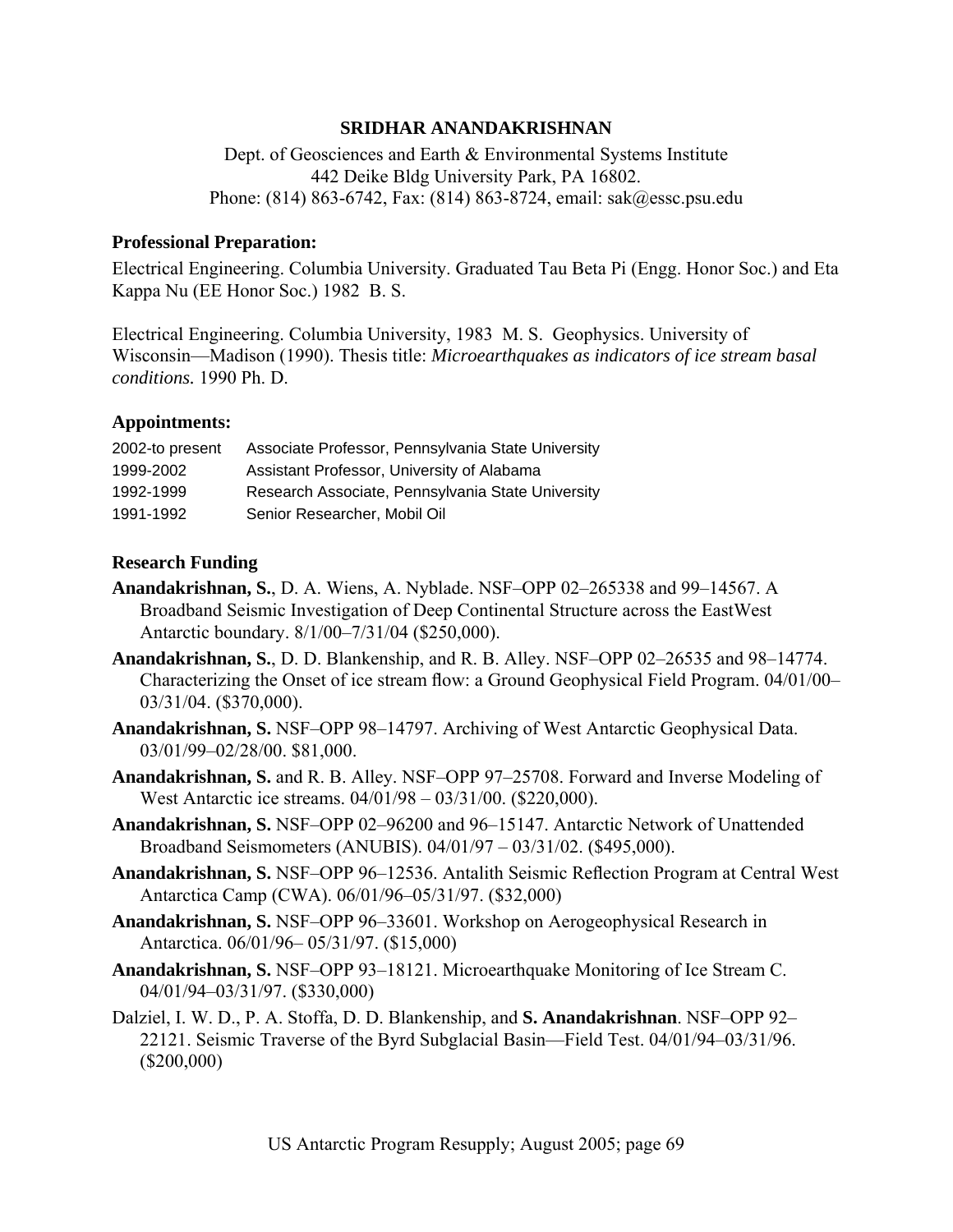### **Peer-reviewed publications:**

- **S. Anandakrishnan**. Dilatant till layer near the onset of streaming flow of ice stream C, determined by AVO (Amplitude vs. Offset) analysis. *Ann. Glaciol.*, in press.
- D. E. Voigt, R. B. Alley, **S. Anandakrishnan**, and M. K. Spencer. Ice core insights into the flow and shutdown of ice stream C. *Ann. Glaciol.*, in press.
- B. R. Parizek, R. B. Alley, **S. Anandakrishnan**, and H. Conway. Subcatchment melt and longterm stability of ice stream D, West Antarctica. *Geophys. Res. Lett.*, 29(8):doi:10.1029/2001GL014239, 2002.
- R. B. Alley, E. J. Brook, and **S. Anandakrishnan**. A northern lead in the orbital band: Northsouth phasing of IceAge events. *Quat. Sci. Rev.*, 21:431–441, 2002.
- R. B. Alley, **S. Anandakrishnan**, and P. Jung. Stochastic resonance in the North Atlantic. *Paleooceanography*, 16(2):190–198, 2001a.
- R. B. Alley, **S. Anandakrishnan**, P. Jung, and A. Clough. Stochastic resonance in the North Atlantic: Further insights. In D. Seidov, B. J. Haupt, and M. Maslin, editors, *The Oceans and Rapid Climate Change: Past, Present and Future*, Geophysical Monograph 126, pages 57– 68. AGU, 2001b.
- **S. Anandakrishnan**, R. B. Alley, R. W. Jacobel, and H. Conway. The flow regime of ice stream C and hypotheses concerning its recent stagnation. In R. B. Alley and R. A. Bindschadler, editors, *The West Antarctic Ice Sheet: Behavior and Environment*, Antarctic Research Series, pages 283–296. AGU, 2001.
- R. A. Bindschadler, J. L. Bamber, and **S. Anandakrishnan**. Onset of streaming flow in the Siple Coast region, West Antarctica. In R. B. Alley and R. A. Bindschadler editors, *The West Antarctic Ice Sheet: Behavior and Environment*, Antarctic Research Series, pages 123–136. AGU, 2001.
- **S. Anandakrishnan**, D. E. Voigt, P. Burkett, Bruce Long, and R. C. Henry. Deployment of a broadband seismic network in West Antarctica. *Geophys. Res. Lett.*, 27(14):2053–2056, 2000.
- **S. Anandakrishnan**. Penguins everywhere: GNU/Linux in Antarctica. *IEEE Software*, 16(6):90–98, 1999.
- **S. Anandakrishnan**, D. D. Blankenship, R. B. Alley, and P. L. Stoffa. Influence of subglacial geology on the position of a West Antarctica ice stream from seismic measurements. *Nature*, 394:62–65, 1998.
- V. Sen, P. L. Stoffa, I. W. D. Dalziel, D. D. Blankenship, A. M. **Smith, and S. Anandakrishnan**. Seismic surveys in central West Antarctica: Data and processing examples from the ANTALITH field tests (1994– 1995). *Terra Antarctica*, 5(4):761–772, 1998.
- **S. Anandakrishnan** and R. B. Alley. Stagnation of ice stream C, West Antarctica by water piracy. *Geophys. Res. Lett.*, 24(3):265–268, 1997a.
- **S. Anandakrishnan** and R. B. Alley. Tidal forcing of basal seismicity of ice stream C, West Antarctica, observed far inland. *J. Geophys. Res.*, 102(B7):15183–15196, 1997b.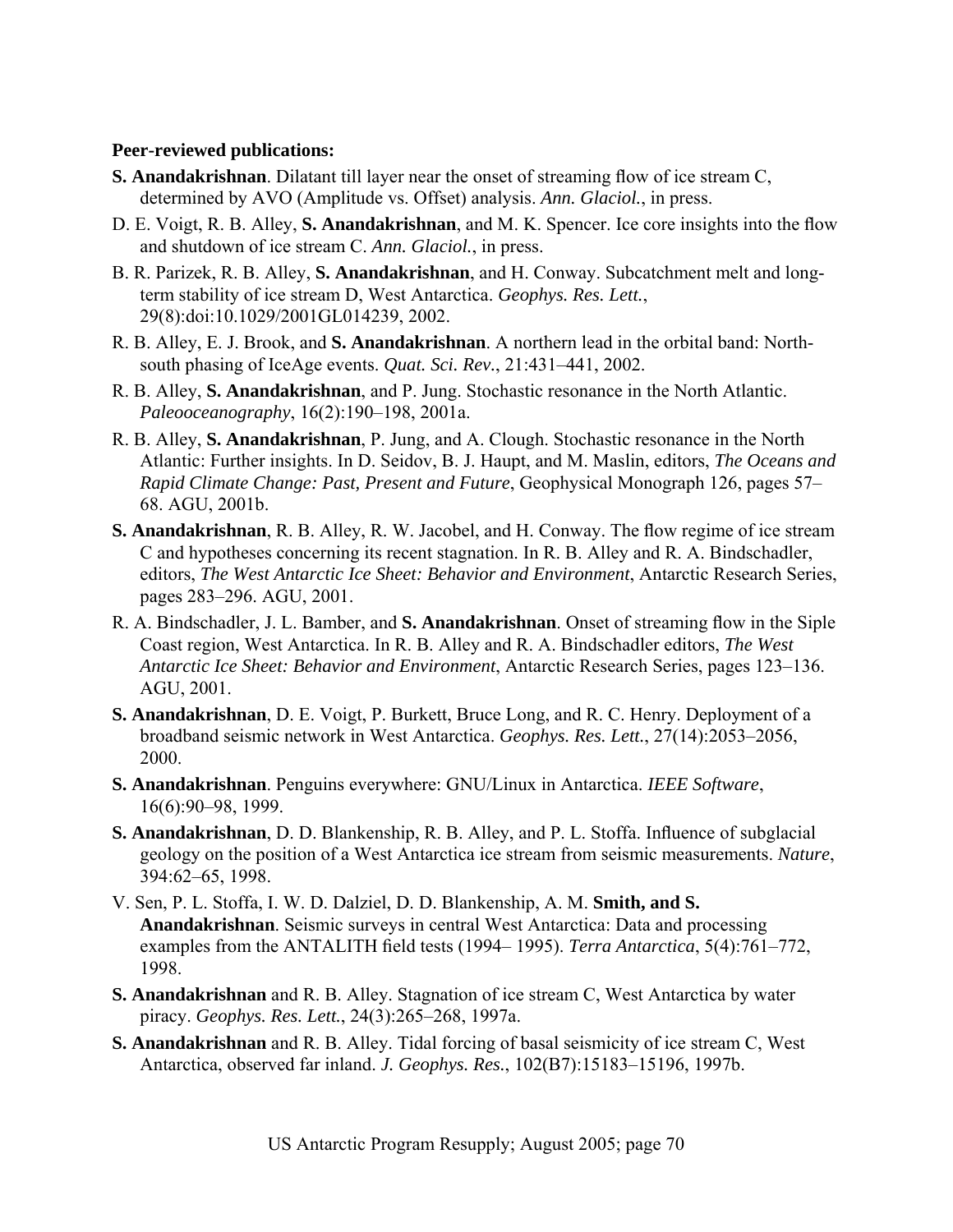- **S. Anandakrishnan**, S. R. Taylor, and B. W. Stump. Quantification and characterization of regional seismic signals from cast blasting in mines: A linear elastic model. *Geophys. J. Int.*, 131:45–60, 1997.
- A. J. Gow, D. A. Meese, R. B. Alley, J. J. Fitzpatrick, **S. Anandakrishnan**, G. A. Woods, and B. C. Elder. Physical and structural properties of the GISP2 ice cores. *J. Geophys. Res.*, 102(C12):26559–26576, 1997.
- R. B. Alley and **S. Anandakrishnan**. Variations in meltlayer frequency in the GISP2 ice core: implications for Holocene summer temperatures in central Greenland. *Ann. Glaciol.*, 40(135):341–349, 1995.
- R. B. Alley, R. C. Finkel, K. Nishiizumi, **S. Anandakrishnan**, C. A. Shuman, G. Mershon, G. A. Zielinski, and P. A. Mayewski. Changes in continental and seasalt atmospheric loadings in central Greenland during the most recent deglaciation: modelbased estimates. *J. Glaciol.*, 41(139):503–514, 1995.
- **S. Anandakrishnan**, V. Sen, A. M. Smith, P. A. Stoffa, Ian W. D. Dalziel, and D. D. Blankenship. A multifold high resolution seismic profile in central West Antarctica. In *The Antarctic Region: Geological Evolution and Processes*, Siena, Italy, 10–15 September 1995. Universita di Siena.
- W. R. Kapsner, R. B. Alley, C. A. Shuman, and **S. Anandakrishnan**. Dominant control of atmospheric circulation on snow accumulation in central Greenland. *Nature*, 373:52–54, 1995.
- C. A. Shuman, R. B. Alley, **S. Anandakrishnan**, James W. C. White, P. M. Grootes, and C. R. Stearns. Temperature and accumulation at the Greenland Summit: Comparison of highresolution isotope profiles and satellite passive microwave brightness temperature trends. *J. Geophys. Res.*, 100(D5):9165–9177, May 1995a.
- C. A. Shuman, R. B. Alley, **S. Anandakrishnan**, and C. R. Stearns. An empirical technique for estimating nearsurface air temperatures in central Greenland from SSM/I brightness temperatures. *Remote Sensing of the Environment*, 51:245–252, 1995b.
- R. B. Alley, **S. Anandakrishnan**, C. R. Bentley, and N. Lord. A waterpiracy hypothesis for the stagnation of ice stream C, Antarctica. *Ann. Glaciol.*, 20:187–194, 1994.
- **S. Anandakrishnan** and R. B. Alley. Ice stream C, Antarctica, stickyspots detected by microearthquake monitoring. *Ann. Glaciol.*, 20:183–186, 1994a.
- **S. Anandakrishnan**, J. J. Fitzpatrick, R. B. Alley, A. J. Gow, and D. A. Meese. Shearwave detection of asymmetric *c*axis fabrics in the GISP2 ice core. *J. Glaciol.*, 40(136):491–496, 1994.
- K. M. Cuffey, R. B. Alley, P. M. Grootes, J. F. Bolzan, and **S. Anandakrishnan**. Calibration of the  $\delta^*$ <sup>o</sup> isotopic paleothermometer for central Greenland, using borehole temperatures: Results and sensitivity. *J. Glaciol.*, 40(135):341–349, 1994.
- **S. Anandakrishnan**, R. B. Alley, and E. D. Waddington. Sensitivity of icedivide position in Greenland to climate change. *Geophys. Res. Lett.*, 21(6):441–444, 1993.
- **S. Anandakrishnan** and C. R. Bentley. Microearthquakes beneath ice streams B & C, West Antarctica: Observations and implication. *J. Glaciol.*, 39:455–462, 1993.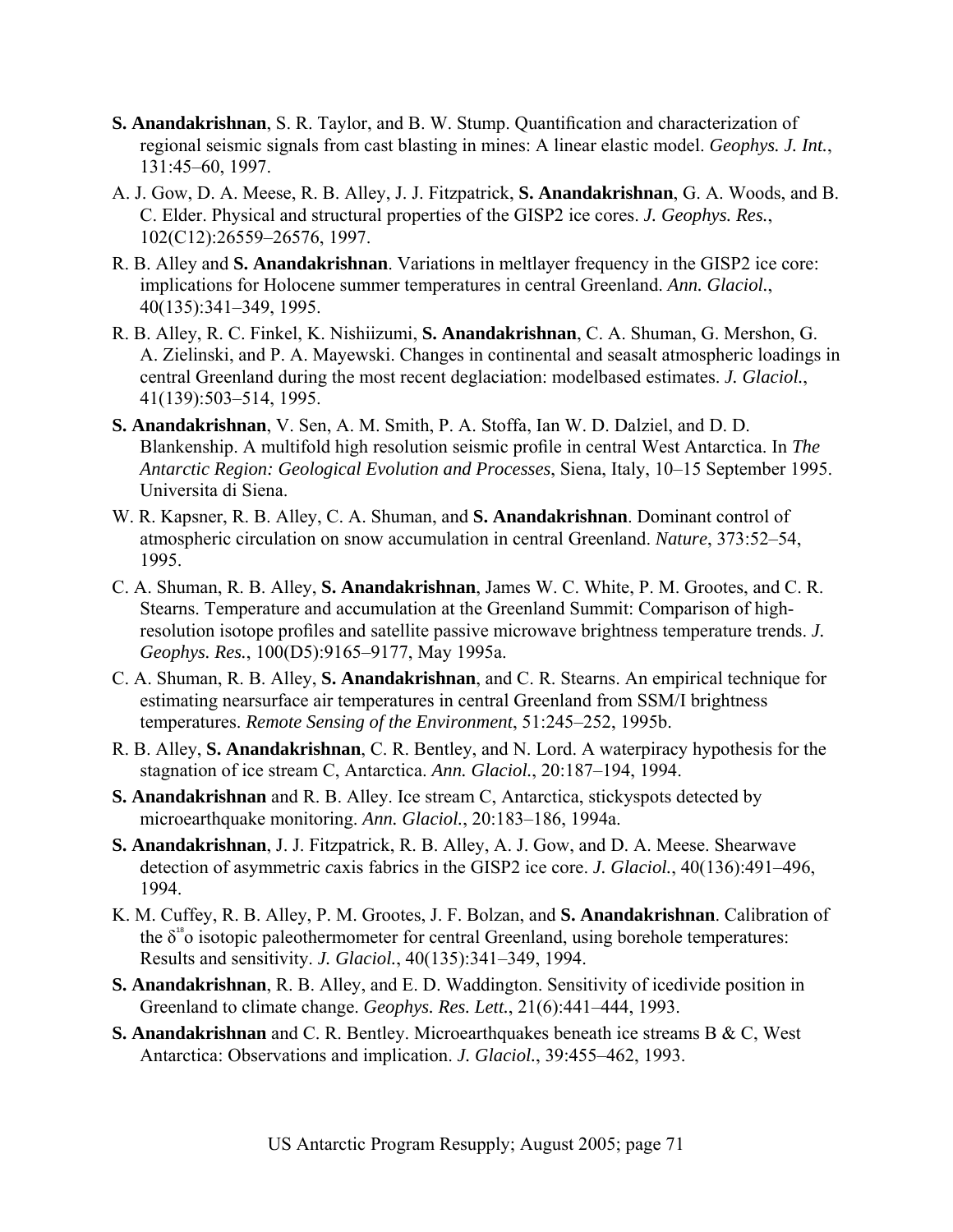- C. A. Shuman, R. B. Alley, and **S. Anandakrishnan**. Characterization of a hoardevelopment episode using SSM/I brightness temperatures in the vicinity of the GISP2 site, Greenland. *Ann. Glaciol.*, 17:183–188, 1993.
- K. M. Cuffey, R. B. Alley, P. M. Grootes, and **S. Anandakrishnan**. Toward using borehole temperatures to calibrate an isotopic paleothermometer in central Greenland. *Global and Planetary Change*, 98:265–268, 1992.
- **S. Anandakrishnan**. *Microearthquakes as Indicators of Ice Stream Basal Conditions*. PhD thesis, University of Wisconsin—Madison, 1990.
- **S. Anandakrishnan**, D. D. Blankenship, R. B. Alley, and C. R. Bentley. Densitydepth profile determined by seismicrefraction studies: Ice stream B, West Antarctica. *Ann. Glaciol.*, 11:198, 1988a.
- **S. Anandakrishnan**, D. D. Blankenship, and C. R. Bentley. Microearthquake source locations and mechanisms: Ice stream B, West Antarctica. *Ann. Glaciol.*, 11:198, 1988b.
- C. R. Bentley, S. Shabtaie, D. D. Blankenship, S. T. Rooney, D. G. Schultz, **S. Anandakrishnan**, and R. B. Alley. Remote sensing of the Ross ice streams and the adjacent Ross Ice Shelf. *Ann. Glaciol.*, 9:20–29, 1987.
- D. D. Blankenship, **S. Anandakrishnan**, J. Kempf, and C. R. Bentley. Microearthquakes under and alongside ice stream B, detected by a new passive seismic array. *Ann. Glaciol.*, 9:30–34, 1987.

# **Other Publications**

- C. A. Finn, **S. Anandakrishnan**, J. Goodge, J. Panter, C. Siddoway, and T. Wilson, Remote views and exploration of the Antarctic lithosphere, Eos, in press.
- Science and Implementation plan for the Amundsen Sea Embayment Project. Multiple authors, but main authors are R. Bindschadler, **S. Anandakrishnan**, and D. D. Blankenship. [http://www.igloo.gsfc.gov/wais/ASEPfinal.pdf](http://www.igloo.gsfc.gov/wais/ASEPfinal.pdf)
- **S. Anandakrishnan**. Oversnow traverse capability for longterm Antarctic research support, report to NSF panel on Antarctic logistics.
- **S. Anandakrishnan**, S. R. Taylor, and B. W. Stump. Quantification and characterization of regional seismic signals from cast blasting in mines: A linear elastic model. Technical Report LAUR–96–3747, Los Alamos National Laboratory, Los Alamos, NM 87545, 1996.

# **Synergistic Activities:**

- (a) Remote/Autonomous seismic instrumentation development (Anubis and Tamseis seismic projects); Autonomous instruments workshop; Advisor to the Dartmouth Autonomous Geophysical Observatory.
- (b) Scholarly service: reviews of NSF, NERC, and Italian Antarctic Program proposals; reviews of journal mss.; council member of IGS.
- (c) Community service:Chair NSF OPP Office Advis. Cmte; Cmte of Visitors; McMurdo Area Users' Cmte. Education: Taught graduate classes in Seismology, Glaciology; undergrad classes in Intro Geology.
- (d) Outreach: talks to local schools, community groups; numerous contacts with press; White House OSTP.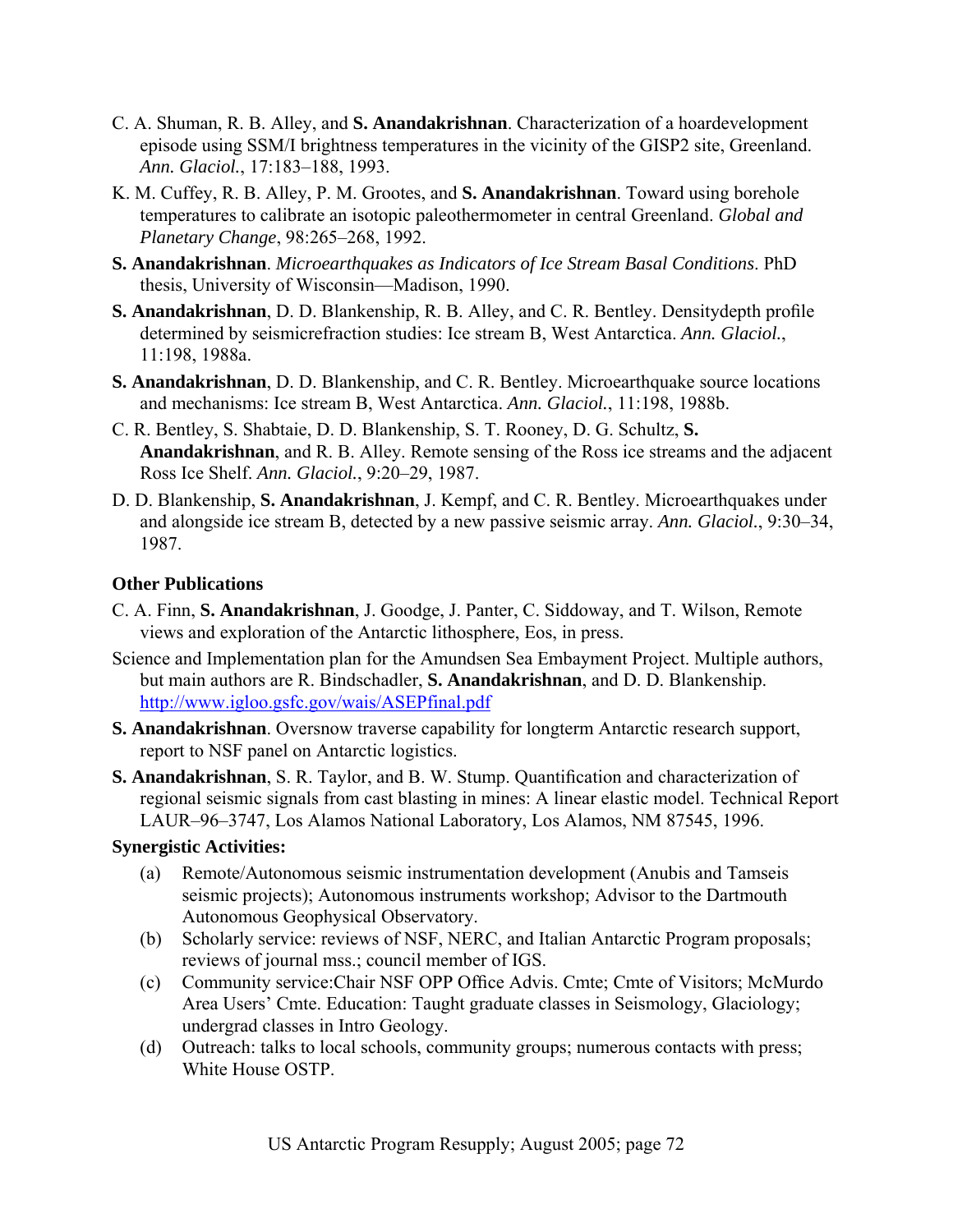# **Collaborators:**

R. B. Alley (PSU), R. Bindschadler (NASA), D. D. Blankenship (UT Austin), H. Conway (U. Washington), C. Holland (PSU), R. Jacobel (St. Olaf's), I Joughin (NASA), E. C. King (BAS), M. A. King (NCL), C. J. Marone (PSU), D. L. Morse (UT Austin), A. Nyblade (PSU), B. Parizek (PSU), A. M. Smith (BAS), D.A. Wiens (Washington U. St. Louis).

### **Advisors:**

M. C. Teich (Columbia Univ), C. R. Bentley(UW Madison)

### **Students:**

M. S.: Seung Yoo, 1998, Peter Burkett, 2000, Paul Winberry, 2003, Leo Peters, expected 2004, Satyakee Sen, 2004, Ph. D.: Jerry Bowling, expected 2004, T.J. Cho, expected 2005

### **Postdoc advisee:**

A Huerta.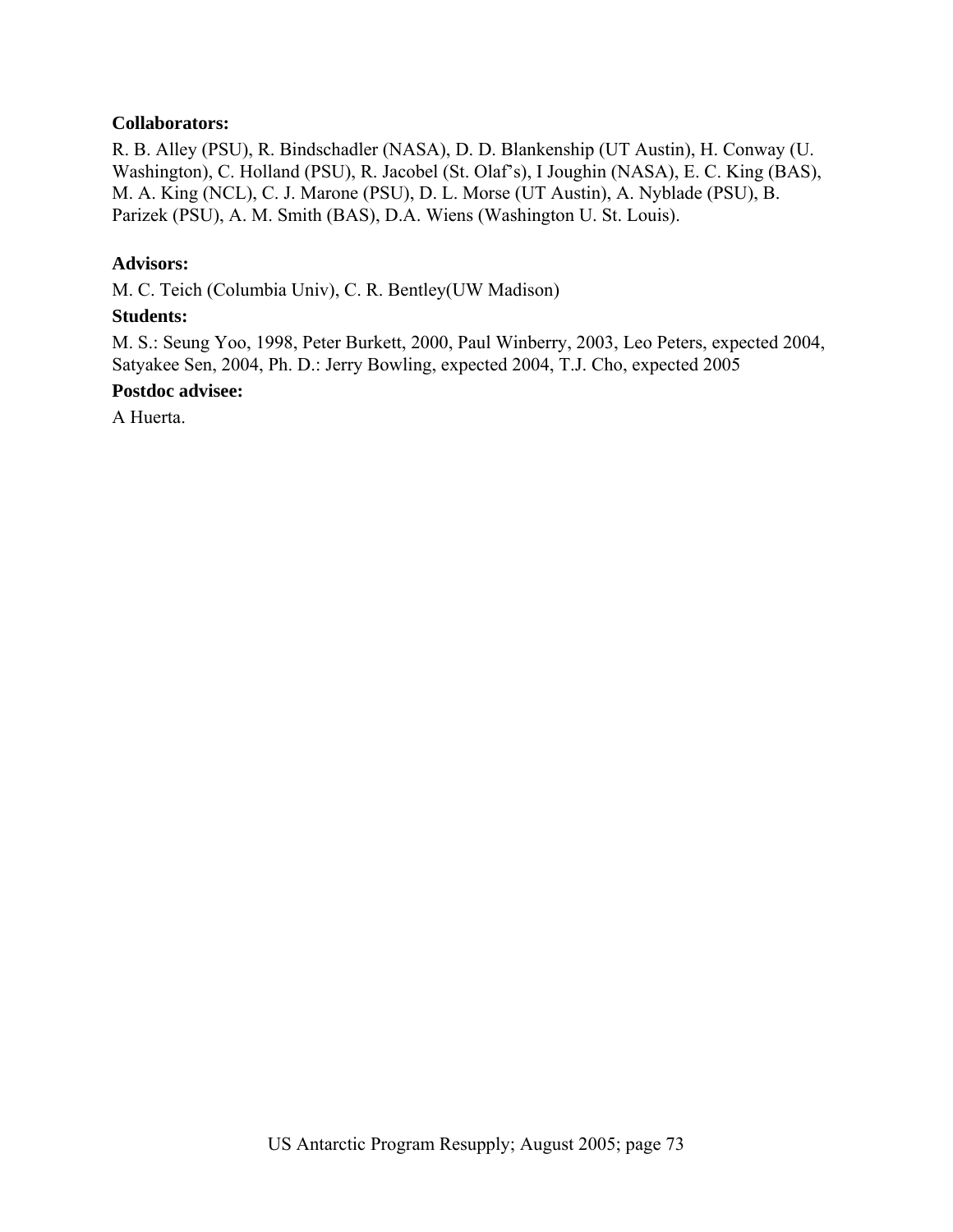# **SAMUEL D. FEOLA**

# 9791 Clairton Place; Highlands Ranch, CO 80126-4526 Email: samfeola@comcast.net

## **SENIOR OPERATIONS PROFESSIONAL**

Results-driven professional executive with significant commercial and military experience on domestic and international projects, including:

| Project Management                 | Profitable turnarounds                     |
|------------------------------------|--------------------------------------------|
| <b>Global Logistics</b>            | Change Management                          |
| <b>Global Operations</b>           | Multi-tasking                              |
| Marketing and Business Development | International Company and Project Startups |

## **Employment History**

SDF Solutions, LLC 2005-Present *Principal and Consultant*  Consultant to PAE Government Services, Inc., and SNC-Lavalin ProFac as Subject Matter Expert for corporate bids and proposals.

#### **snc-lavalin pae inc.**

A PAE Government Services Inc and SNC-Lavalin ProFac joint-venture 2003-2005 **General Manager** 

General Manager of an American-Canadian joint venture Company to support Canadian Forces deployed overseas. Responsible for executive management of the start-up and sustainment operations of construction and base-maintenance projects in Bosnia and Afghanistan, and project management in Canada.

- Took one employee and zero revenue to 850 employees and \$260MM revenue in two years.
- Awarded unprecedented 100% Performance Incentive Fee on a validation exercise resulting in \$500MM awards of the Bosnia and Afghanistan contracts.
- Hired to manage transition and operation of incumbent contract; ended up successfully starting up the JV company and 2 separate projects simultaneously, totaling \$130MM and 850 employees in a 3-month time span while building a supporting infrastructure.
- Managed the successful construction of a \$65MM 2500-man Camp Julien, Afghanistan, from a "green field" to award-winning NATO/ISAF military support camp, on-time and under budget.
- Accomplished transition from hostile incumbent contractor in Bosnia, achieving 96% award fee.
- Given 7.5% profit margin target by Board of Directors– achieved 9.5%.
- Repaid a \$25MM loan, reducing interest costs from 10% to 3% through a factoring facility.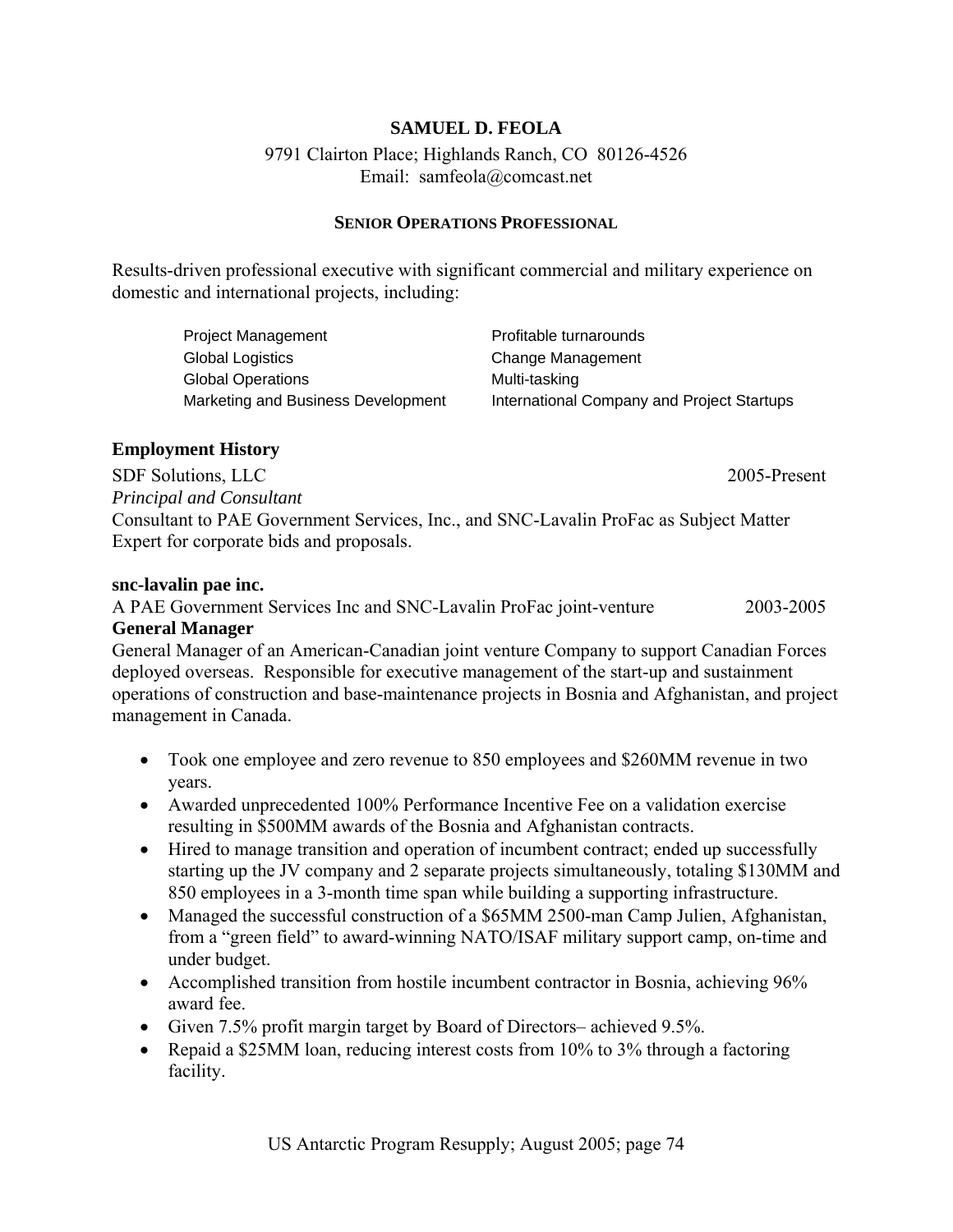- Achieved greater health benefits plan for Expats, at less cost, increasing employee retention.
- Managed war zone turnover to 17%, saving the client \$1.2MM in hiring and deployment costs.
- Improved the performance evaluation process and results by 40%, from process-based to service-based output, to more realistically reward efforts through the performance incentive fee.
- Contributed volunteer labor and corporate materials and funding to support local community activities in Bosnia, Afghanistan, and charity events in Canada.

# **DISH Network Service Corporation (Echostar) 2001-2003 Manager, Business Systems and Operations Reporting**

Responsible for developing and managing a nation-wide support provider operations team to manage digital satellite TV hardware fulfillment reimbursement; credit program analysis and administration; operations support; and database tools and trending to monitor and report performance metrics and forecast future activity.

- Developed first ever executive management reports and trending analyzes of subcontractors' jobs, inventory accounts, credit limits, and labor and commissions payments, using Oracle databases.
- Successfully transitioned, with zero defaults, 24 subcontractors performing satellite TV systems installations from 1-year promissory notes to net 30-day terms, paying off \$7MM in booked accruals.
- Managed \$11MM in weekly credit of 24 subcontractors with fast turn-around reimbursements, increasing installations capacity by 30%.
- Developed and managed hardware replenishment inventory program and audit team to track payments and charge backs, resulting in a 40% increase in reimbursement cashflow.
- Improved efficiency performance of weakest 20% of subcontractors through faster cash flow and credit management of inventory, increasing bottom line customer base by 18%.
- Served as the advocate between subcontractors and corporate executives and corporate business processes, resulting in better business practices, relationships and goodwill.

# **Holmes & Narver Services, Inc. 1978-2000**

*An international service company specializing in operations and maintenance (O&M), logistics support services, engineering, and construction.* 

# *Director, Logistics, Denver, CO On Loan 1990-2000 to Antarctic Support Associates Joint Venture*

Directed contractor planning, management and operations of logistic and operational support requirements for the National Science Foundation's U.S. Antarctic Program.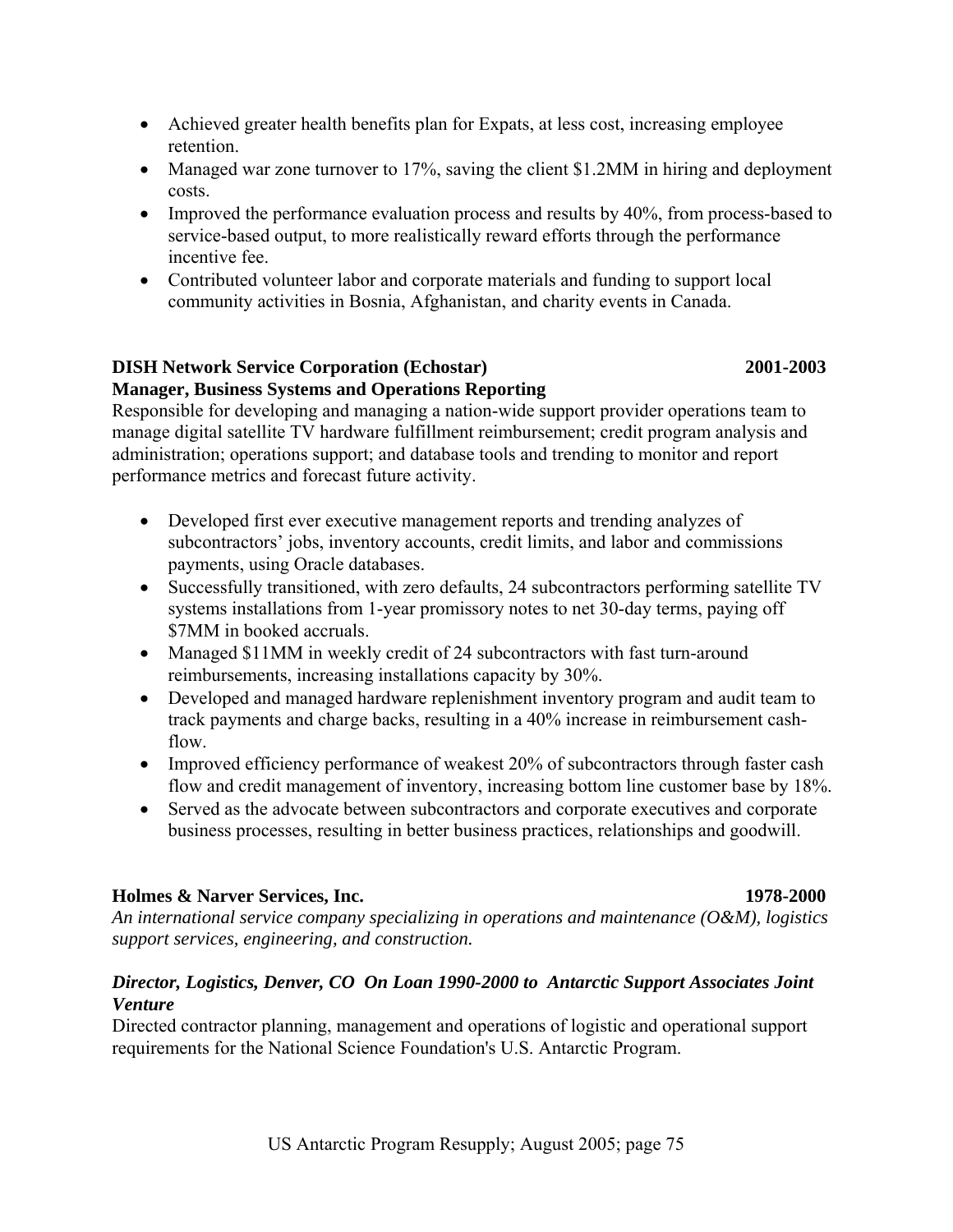- Led 280 civilian full-time, contract, and military personnel in the planning and execution of Antarctic logistics operations in support of 11 internal customer divisions; 4 external customers - a total client base of more than 3,700 customers annually.
- Consolidated and managed passenger, air and ship cargo, logistics, and supply operations for U.S., South America, New Zealand; McMurdo, South Pole and Palmer stations, and two research vessels, saving the U.S. Government more than \$30MM annually.
- Project manager for four military functional transitions, adding \$90M to the contract baseline.
- Received the company's highest award-fee scores in the 25-year history of the contract.
- Recovered \$650K in General Sales Taxes from New Zealand Revenue Department.
- Developed and managed annual \$28MM Division budget successfully under budget.
- Started up and operated a separate limited liability company formed in New Zealand to support the U.S. Antarctic Program activities in New Zealand. Replaced a military command of 360 personnel with 75 contractors providing New Zealand operations, facilities, and terminal operations for contractor, scientists and military personnel transiting NZ for Antarctica. Resulting outsourced operations saved the U.S. Government over \$10 million annually.

# **Holmes & Narver Services, Inc. Other Positions**

## **1978 to 1989**

Proposal Manager, Orange, CA Regional Project Manager, Istanbul, Turkey Traffic Manager, Izmir, Turkey Special Operations Manager, Honolulu, Hawaii Port Hueneme Operations Manager, U.S. Antarctic Research Program

# **Military Service 1967-1978**

Officer and Aviator, U.S. Navy, Honorable Discharge

# **Education**

- Bachelor of Science, Business Administration West Virginia Wesleyan College
- Masters equivalent in Aviation (Designated Naval Aviator) Naval Aviation Schools Command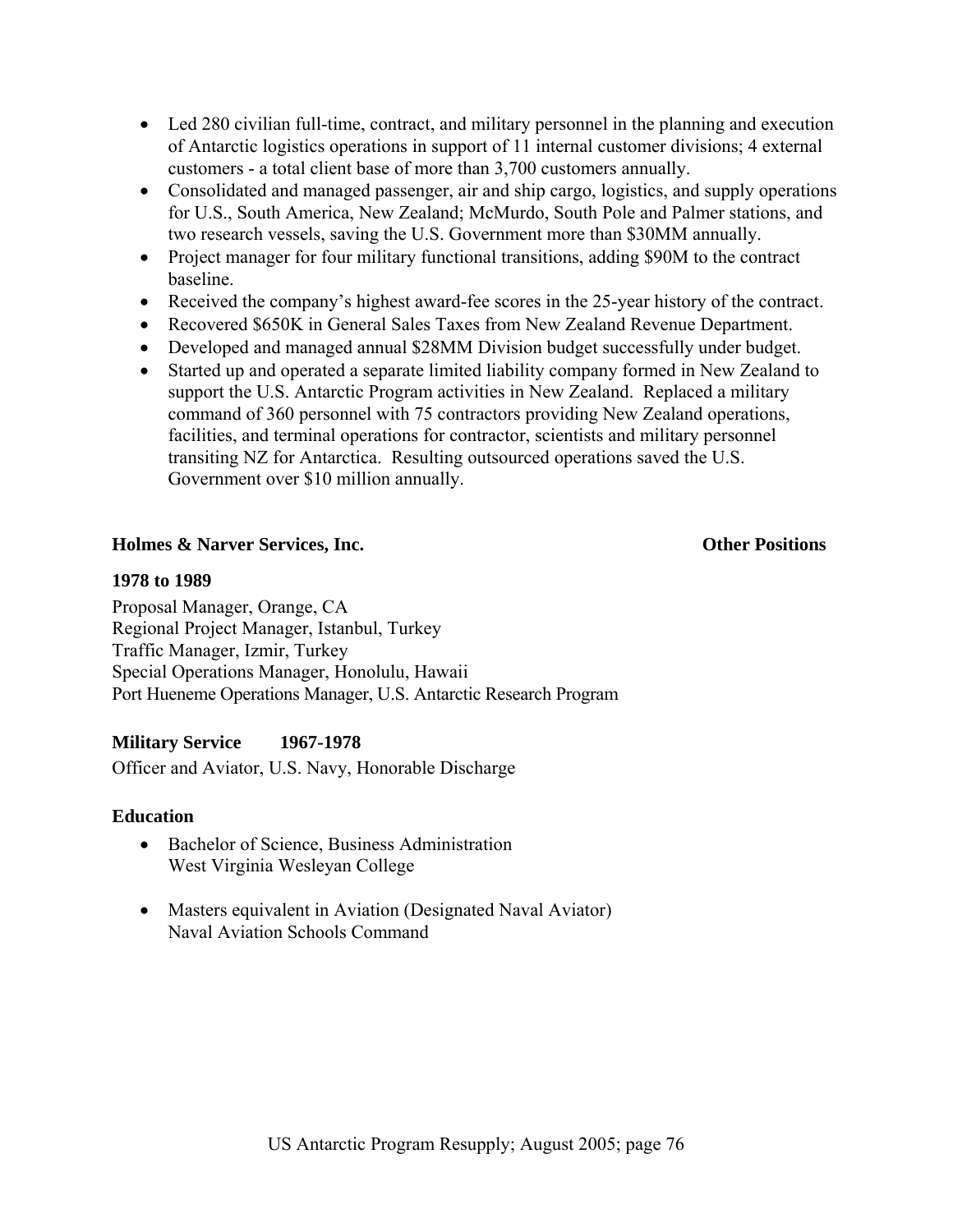# **W. B. LYONS**

Byrd Polar Research Center and Dept of Geological Sciences The Ohio State University, Columbus Ohio

#### **Professional Preparation**

| <b>Brown University</b>   | Geology               | A.B., 1969  |
|---------------------------|-----------------------|-------------|
| University of Connecticut | Chemical Oceanography | M.S., 1972  |
| University of Connecticut | Chemical Oceanography | Ph.D., 1979 |

#### **Professional Appointments**

| 1999-present | Director, Byrd Polar Research Center, and Professor, Geo. Sci., Ohio State University |
|--------------|---------------------------------------------------------------------------------------|
| 1993-1999    | Professor, Department of Geology, University of Alabama                               |
| 1990-1993    | Professor & Director of Hydrologic Sciences Program, University of Nevada, Reno       |
| 1986-1990    | Associate Professor, Department of Earth Sciences, University of New Hampshire        |
| 1980-1986    | Assistant Professor, Department of Earth Sciences, University of New Hampshire        |
| 1976-1980    | Post-doctoral Fellow and Research Scientist, University of New Hampshire              |

#### **Relevant Publications**

- **Lyons,** W.B., and K.A. Welch. 1997, Lithium in waters of the Polar Desert. *Geochim. Cosmochim. Acta* **61**: 4309-4319.
- **Lyons**, W.B., K.A. Welch, A. Fountain, G. Dana, B.Vaughn and D.M. McKnight. 2003. Surface glaciochemistry of Taylor Valley, Southern Victoria Land, Antarctica and its relationship to stream chemistry. *Hydrological Processes* **17**: 115-130.
- **Lyons,** W.B., K.A. Welch, K. Neumann, D. Moorhead and D.M. McKnight. 1998., Geochemical linkages among glaciers, streams and lakes within the Taylor Valley, Antarctic. *In: Ecosystem Dynamics in a Polar Desert: The McMurdo Dry Valleys* (ed. J. Priscu), *Antarctica Research Series*, AGU, 77-92.
- **Lyons,** W.B., K.A. Welch and P. Sharma. 1998. Chlorine-36 in the waters of the McMurdo Dry Valley lakes, Southern Victoria Land, Antarctica: Revisited. *Geochim. Cosmochim. Acta*
- **62**: 185-192. Welch, K.A., W.B. **Lyons**, D.M. McKnight, M. Gooseff, C. Jaros, A. Fountain, T. Nylen and
- P.T. Doran. 2003. Climate and hydrologic variations and implications for lake and stream ecological response in the McMurdo Dry Valleys, Antarctica. In Greenland, D., D.G. Goodin and R.C. Smith (eds.), *Climate Variability and Ecosystem Response at Long Term Ecological Research Sites*, Oxford University Press, 174-195.

#### **Synergistic Activities**

- Associate Editor of three journals: Ground Water, Applied Geochemistry, Chemical Geology
- Member, National Academy of Science Polar Research Board, 2003-2005
- Fellow, American Geophysical Union
- Fellow, American Association for the Advancement of Science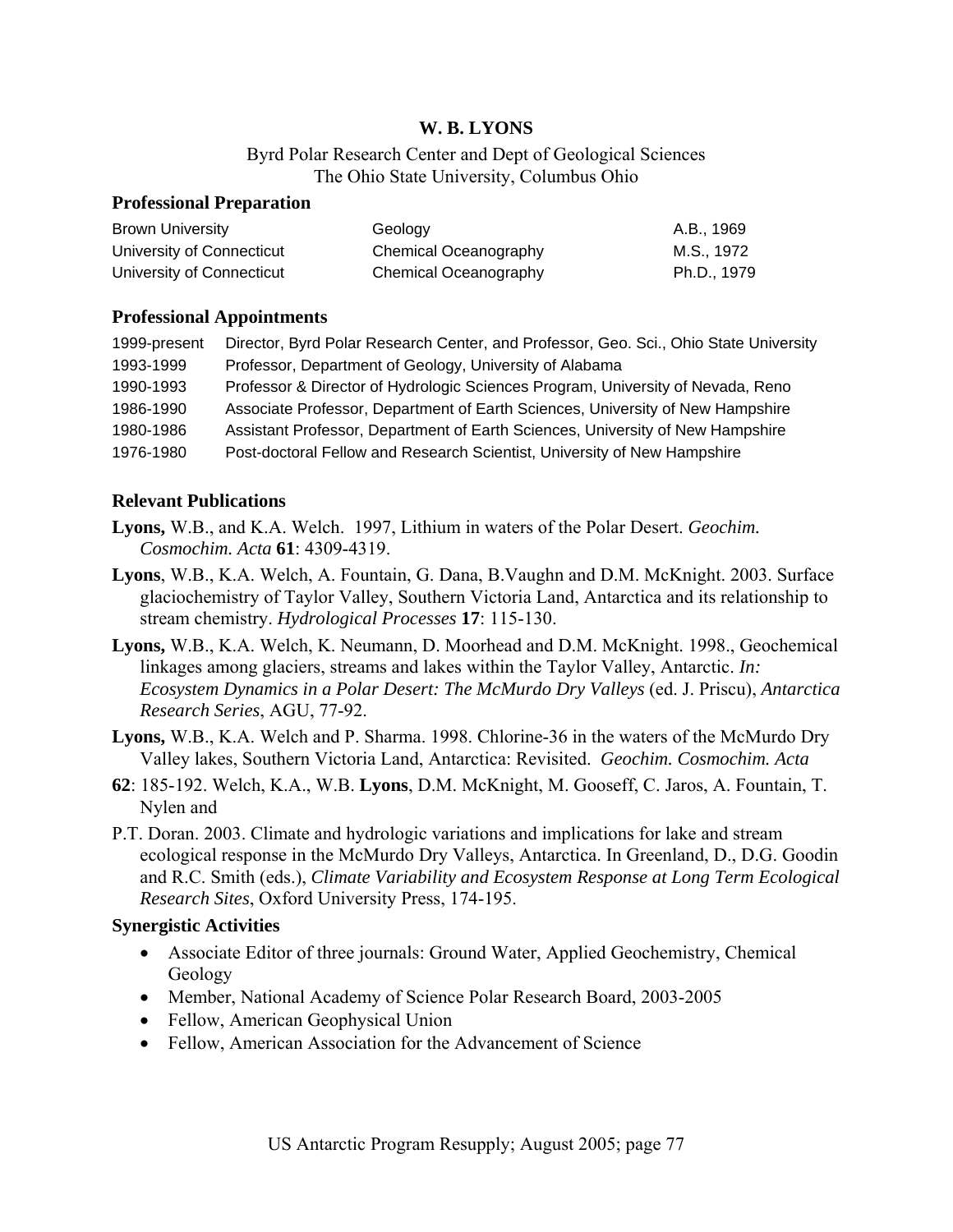| <b>Graduate and Postdoctoral</b> | W.F. Fitzgerald, Ph.D., University of Connecticut.    |
|----------------------------------|-------------------------------------------------------|
| <b>Advisors</b>                  | H.E. Gaudette and D. Chasteen, Postdoctoral Advisors, |
|                                  | University of New Hampshire.                          |

# **Students Advised and Postdocs Sponsored:**

*Ph.D.'s:* K. Simmons, R. Lent, B. Ojiambo, K. Johannesson, J. Thomas, K. Neumann (29 total graduate students);

*Postdoctoral:* M. Hines, M.J. Spencer, J. Hayward-Fee, D. Wayne, J-C. Bonzongo, K. Neumann, Z. Yang, K. Conners, C. Dowling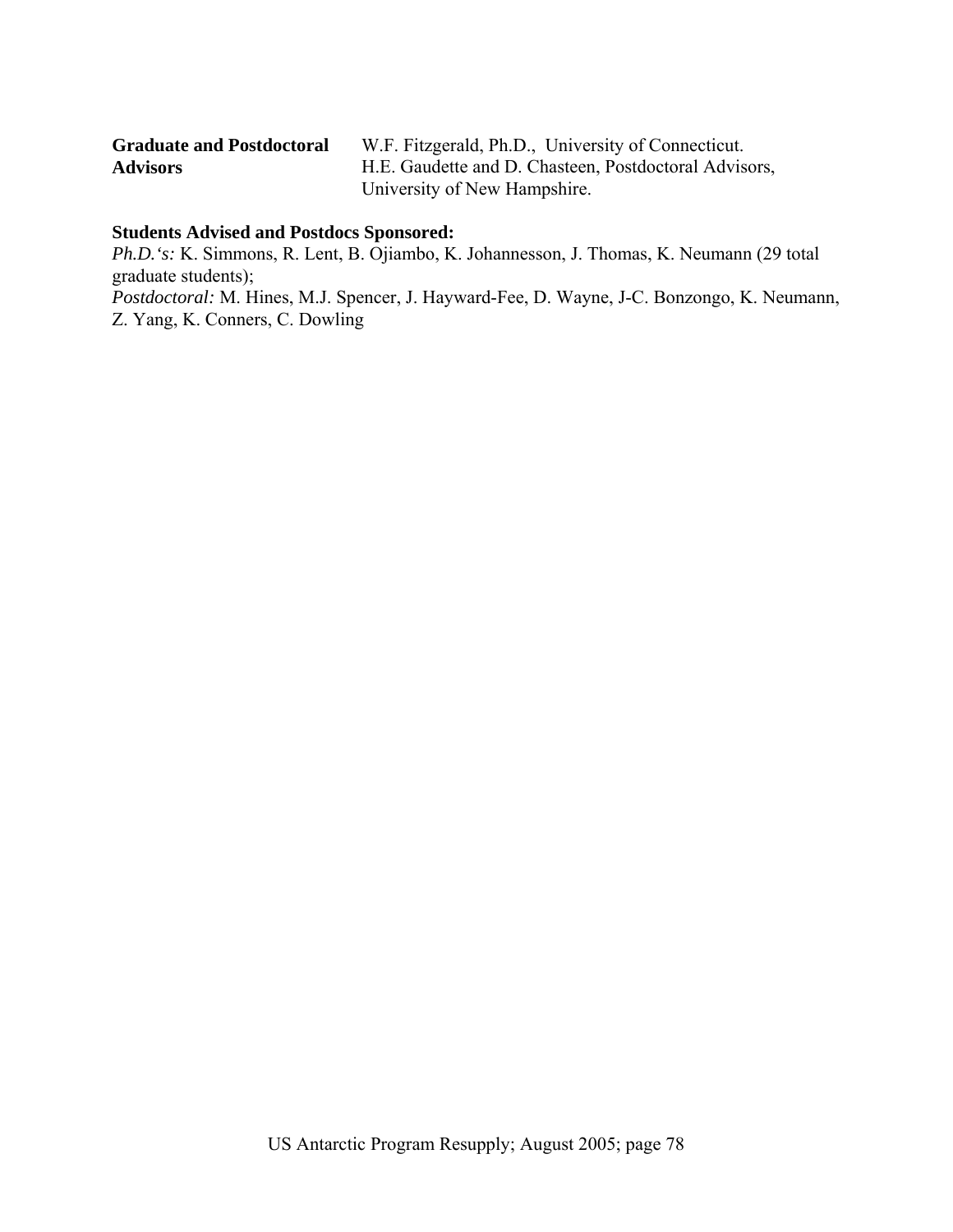# **OLAV ORHEIM**

Born 1942. Norwegian national.

#### **Education and employment**

| 1989-2005 | Adj. Prof., University of Bergen.                                           |
|-----------|-----------------------------------------------------------------------------|
| From 1993 | Managing Director at NPI.                                                   |
| 1972-93   | Head, Antarctic Section/Head of research, Norwegian Polar Institute         |
| 1972      | Ph. D, Ohio State University, USA, on glaciers and interhemispheric climate |
|           | change.                                                                     |
| 1968      | Cand. real, University of Bergen, Norway                                    |

My scientific work has been in the Arctic and the Antarctic, studying a) glacier mass balance and climatic variations, b) ice dynamics and flow, c) ice bergs and interaction between ice and ocean and d) remote sensing and snow surface properties, with a total of around 30 field seasons. In recent years I have also been concerned with climate policy. My approx. 100 publications include 20 articles in refereed international journals where I am sole, or senior, author. I have been a speaker at more than 100 international conferences.

#### **International positions:**

| 2003-04    | member ICSU/WMO's Planning Group for the International Polar Year (IPY).                                                                                                  |
|------------|---------------------------------------------------------------------------------------------------------------------------------------------------------------------------|
| 1998-2002  | Chair, Committee on Environmental Protection under the Antarctic Treaty,                                                                                                  |
|            | Executive Member/Chair of various bodies including European Polar Board, Forum<br>Arctic Operators, Nordic Polar Committee and International Arctic Science<br>Committee. |
| 1992-96    | Vice President SCAR                                                                                                                                                       |
| 1986-89    | Vice President International Glaciological Society                                                                                                                        |
| 1985-1990, | Chair, SCAR Working Group on glaciology,                                                                                                                                  |

I have been on review panels for polar/Antarctic activities of several countries including Australia, and led the review of the South African Antarctic Programme. I have chaired seven large international confeences, and been involved in the planning and content of numerous other such meetings. In August 2004 I was responsible for the programme and contents of a 36-hour briefing on Arctic climate issues for senators McCain, Clinton, Collins, Graham and Sununu at Svalbard (Spitsbergen).

#### **National positions:**

I have held and hold a large variety of national positions, and is presently chairman of the board of two foundations. In 2003 I was chair of the Norwegian government's expert committee on Northern affairs that produced the analysis document for the government's White Paper to the parliament on Norwegian Arctic foreign policy.